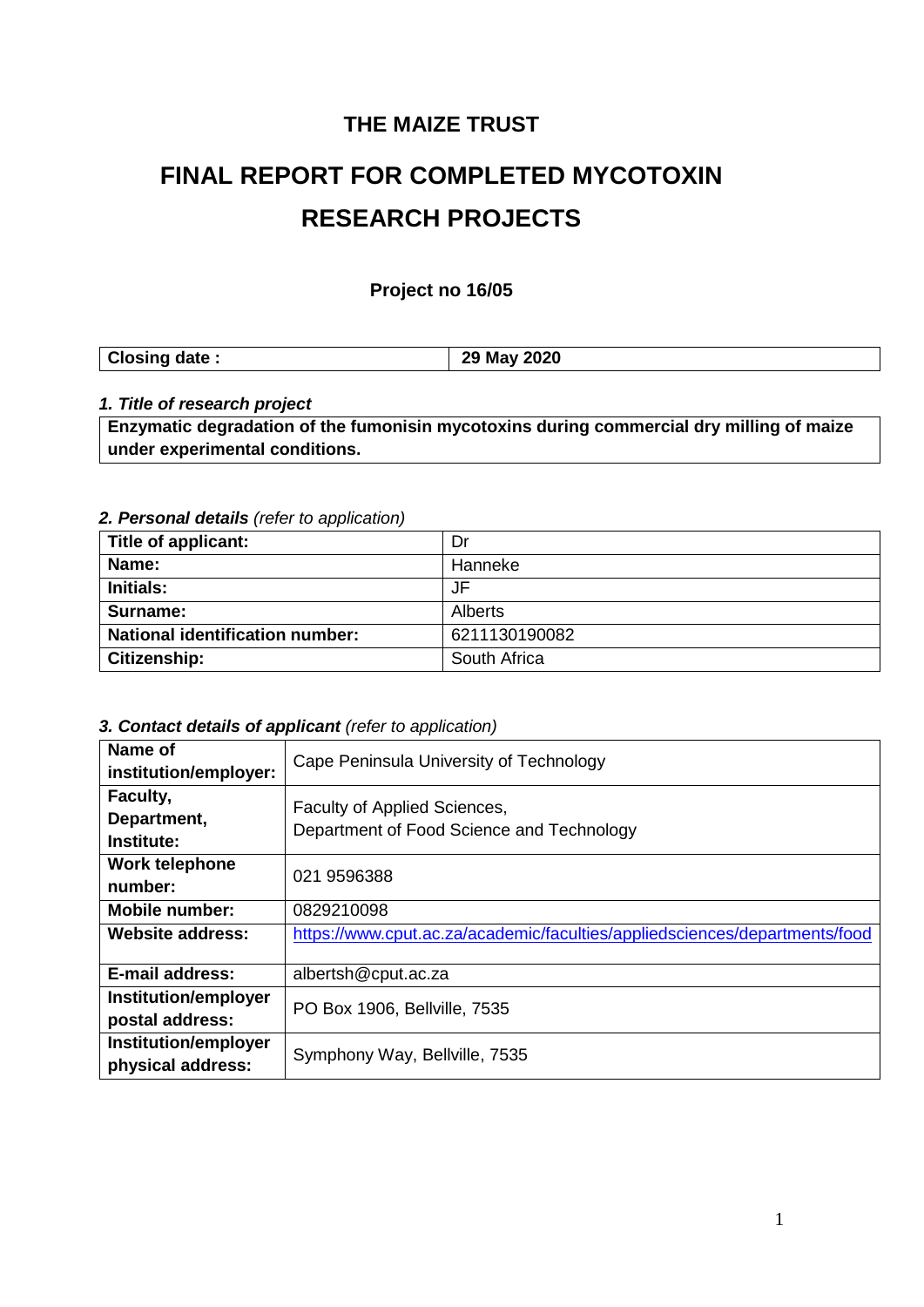| <b>Duration of project:</b> | 2017-2019          |                           |
|-----------------------------|--------------------|---------------------------|
| <b>Total annual budget</b>  | R 250 401          |                           |
| of project:                 |                    |                           |
| <b>Annual amount</b>        |                    |                           |
| requested from Maize        | R 250 401          |                           |
| Trust:                      |                    |                           |
| Other sources of            | <b>Contributor</b> | Amount requested / agreed |
| funding for this            |                    |                           |
| project:                    |                    |                           |
|                             |                    | -                         |

# *4. Project duration and funding overview (refer to application)*

# *5. Summary (description of the project, capturing the main findings; maximum 250 words)*

The present study evaluated fumonisin esterase FumD (EC 3.1.1.87) (FUM*zyme*®; BIOMIN, Austria) for detoxification of  $FB<sub>1</sub>$  in a commercial dry milling experimental plant utilising whole maize. The enzyme was introduced to maize during conditioning, involving softening of the pericarp by increasing the % moisture content followed by 4 h 10 min rolling and standing. The efficacy of enzymatic detoxification of  $FB_1$  through the complete milling process, as well as the distribution of  $FB_1$  and  $HFB_1$ in maize milling products intended for human food and animal feed production, was determined by utilizing a validated LC-MS/MS method. During the water control treatment (0 U/kg maize), FB<sub>1</sub> was  $\pm$ 3-fold concentrated in Total hominy feed resulting in unacceptable high levels (4081  $\mu$ g/kg). FB<sub>1</sub> levels were low in Super (193 µg/kg) and Special maize meal (646 µg/kg), and Semolina (447 µg/kg), intended for human consumption. Introduction of FumD (40 U/kg) impacted mainly Total hominy feed, which constitutes up to 30% of the total milling fraction and is currently primarily used for incorporation into animal feed. The enzyme treatment resulted in 99% reduction of  $FB<sub>1</sub>$  in Total hominy feed, Super (0% reduction) and Special maize meal (15% reduction), and Semolina (37%), with an approximate 1:1 µmole conversion ratio of  $FB<sub>1</sub>$  into the formation of HFB<sub>1</sub>. The FumD treatment had no significant effect on the nutritional composition of maize. Greatly reduced  $FB<sub>1</sub>$  levels in Total hominy feed following enzymatic dry milling could open up new applications, i.e. incorporation as a source of fibre in maizebased food intended for human consumption, extended use in the animal feed industry and applications in subsistence farming communities using rudimentary milling processes.

# *6. Objectives (refer to application)*

*6.1 Strategic objectives (alignment with Maize Trust objectives)*

| <b>Strategic objectives</b>                                                                                                                                                        | Yes/No    |
|------------------------------------------------------------------------------------------------------------------------------------------------------------------------------------|-----------|
| To support the establishment of the magnitude of mycotoxin contamination of<br>maize during the stages of its production, storage, and processing in South<br>Africa.              | <b>NO</b> |
| To support the regular monitoring of the occurrence of the fumonisins,<br>aflatoxins, zearalenone, and trichothecenes (DON and NIV) in locally<br>produced and imported maize.     | <b>NO</b> |
| To support the determination of the factors which contribute to mycotoxin<br>contamination during the production (pre-harvest), storage (post-harvest) and<br>processing of maize. | <b>NO</b> |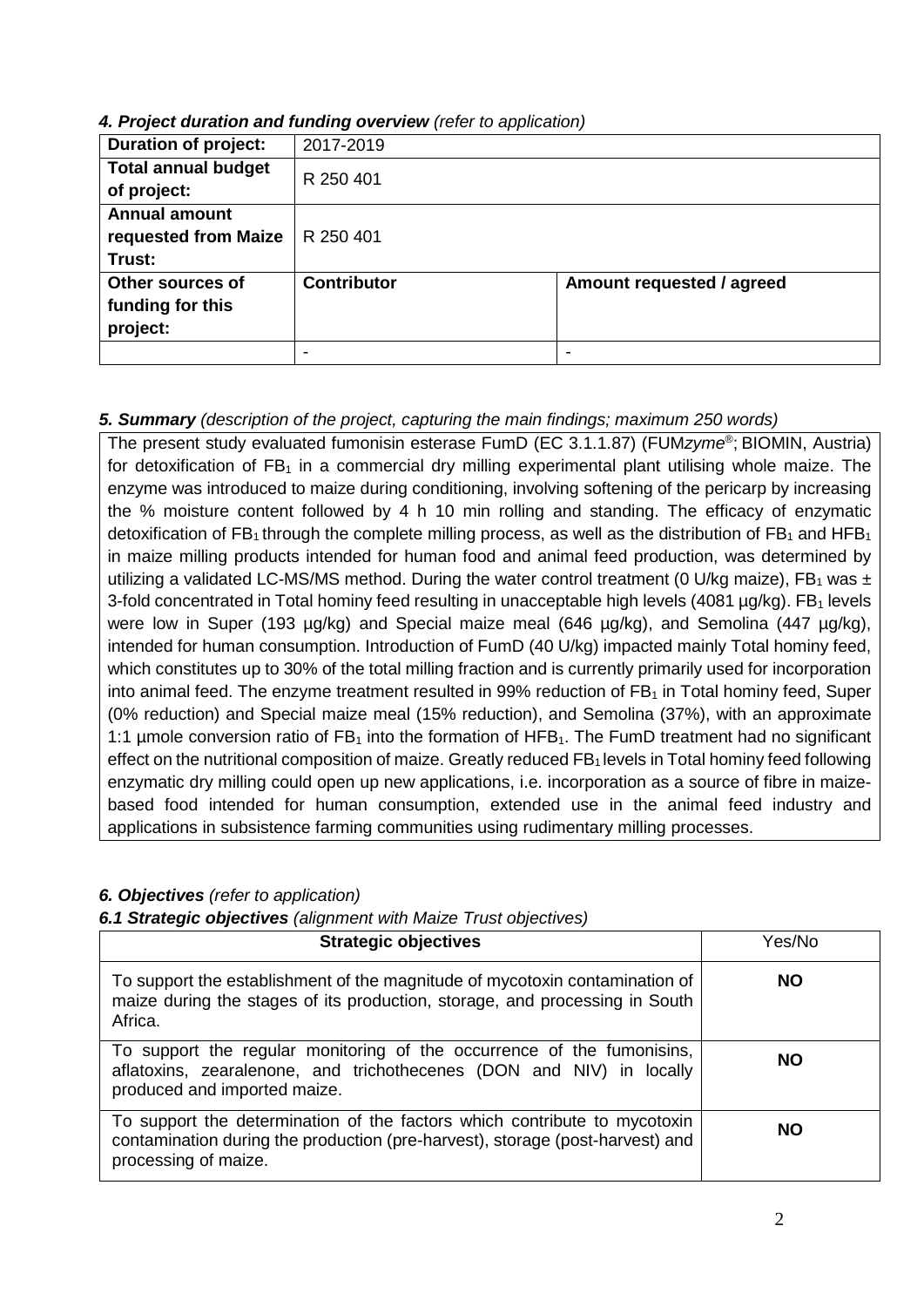| <b>Strategic objectives</b>                                                                                                                                                                                          | Yes/No     |
|----------------------------------------------------------------------------------------------------------------------------------------------------------------------------------------------------------------------|------------|
| To support the development of practical, affordable and environmentally<br>sound methods to manage toxigenic fungi in maize, with particular emphasis<br>on the introduction of resistance in local maize cultivars. | <b>NO</b>  |
| To support the development of sound mycotoxin risk management practices<br>in the maize supply chain to ensure the delivery of safe products to the<br>consumer.                                                     | <b>YES</b> |

# *6.2 Project objectives (list main objectives)*

1. Collection of a bulk commercial maize sample (120 kg) for the project:

The sample should present commercial maize suitable for milling [Total fumonisin  $B_1$  and  $B_2$ concentration below the RSA regulatory level of 4000 µg/kg (DOH, 2016)].

- 2. Preliminary laboratory experiments: Determination of the optimal FumD activity to use during the conditioning step in subsequent milling experiments.
- 3. FumD dry milling of maize, collection of milling fractions and combining milling products.
- 4. Reconstruction of whole maize, degermed maize and Total hominy feed.
- 5. Determination of  $FB_1$ ,  $FB_2$ ,  $FB_3$  (FB) and hydrolysed  $FB_1$  (HFB<sub>1</sub>) concentrations in the original maize sample, conditioning samples and milling products.
- 6. Determination of the effect of the enzyme treatment on the nutritional composition of maize.
- 7. Determination of FumD residues in milling products.

# *7. Work plan (refer to application)*

#### *7.1 Work plan as stated in the application (list main tasks)*

1. Compilation of Material Transfer and Non-Disclosure Agreements between CPUT and BIOMIN, Austria.

The association with BIOMIN is purely on a scientific level and a clause has been included stating that the results from this study will only be used for publication purposes.

2. Maize samples [CPUT; Pioneer Foods; Mass Spectrometry Unit, Central Analytical Facility (CAF), Stellenbosch University (SU)].

An experimental bulk commercial maize sample (120 kg) was obtained, representing commercial maize suitable for milling [Total fumonisin  $B_1$  and  $B_2$  concentration below RSA regulatory levels (DOH, 2016)].

3. Preliminary laboratory experiments (CPUT; Pioneer Foods; CAF, SU).

Determination of the optimum enzyme activity to be used during the conditioning step of commercial dry milling of maize. This experiment was performed in the pilot experimental milling plant of Pioneer Foods. The optimal enzyme activity was used in subsequent milling experiments.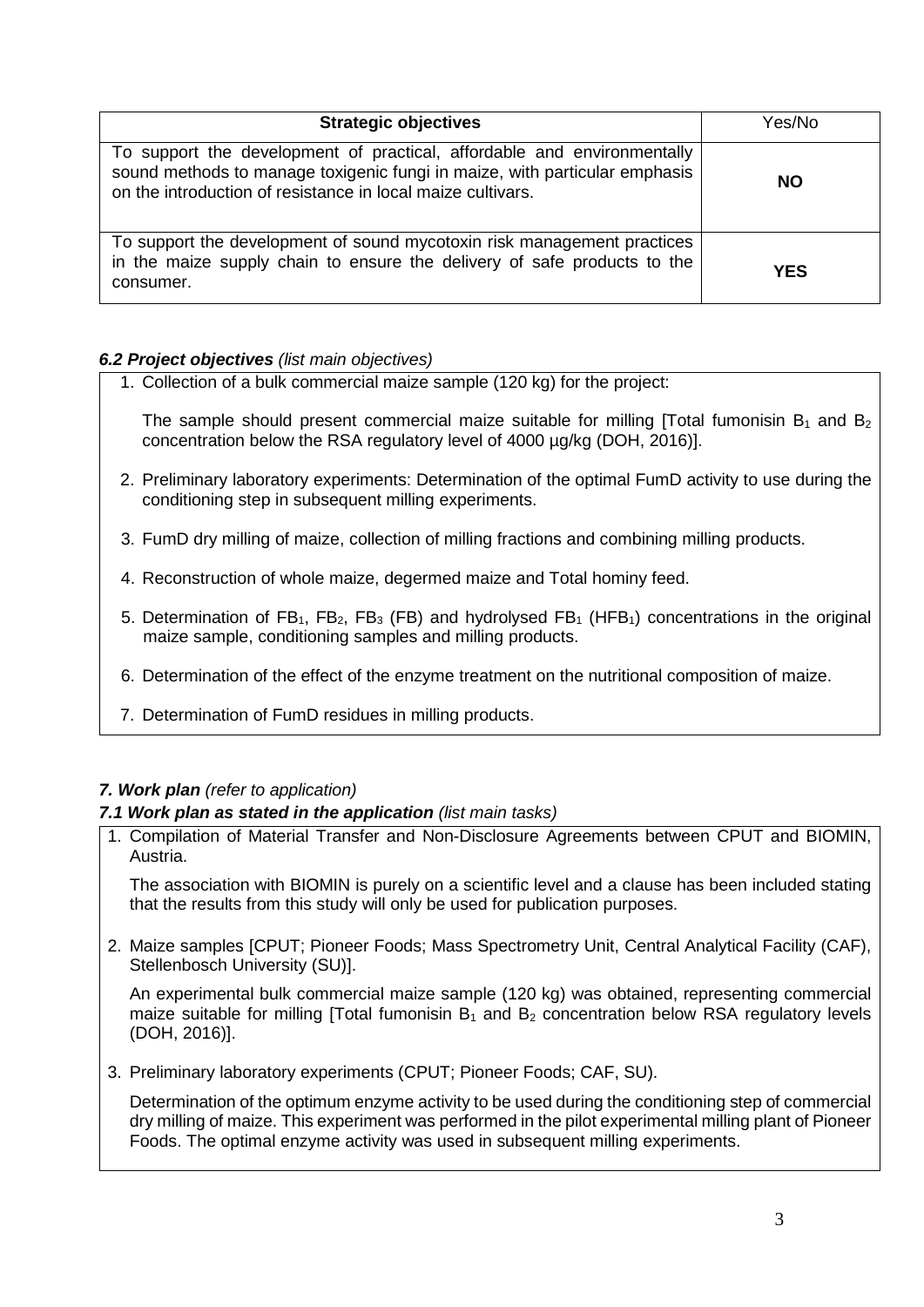- 4. Enzymatic dry milling of maize (CPUT; Pioneer Foods).
	- The experiments were performed in the experimental pilot plant of Pioneer Foods.
	- Addition of FumD during the conditioning step.
	- Dry milling: Conditioning; Degerming; Experimental dry milling.
- 5. Reconstruction of whole maize, degermed maize and Total hominy feed (CPUT; Pioneer Foods).
- 6. Determination of FB and hydrolysed  $FB<sub>1</sub> (HFB<sub>1</sub>)$  concentrations in the original maize sample, milling products and reconstructed maize samples (CPUT; CAF, SU).
	- Extraction and quantification of FB concentrations in milling products utilizing analytical standards produced by CPUT and a validated LC-MS/MS analytical technique.
- 7. Determination of the effect of enzyme treatment on the nutritional composition of maize [CPUT; Southern African Grain Laboratory (SAGL)].
	- Total starch content; Total protein content; Amino acid profile: alanine, arginine, aspartic acid; cysteine, glutamic acid, glycine, histidine, isoleucine, leucine, lysine, methionine, phenylalanine, proline, serine, threonine, tryptophane, tyrosine, valine; Total dietary fibre; Total fat (crude); fatty acid content.
- 8. Determination of enzyme residues in maize milling products (BIOMIN).

*7.2. Achieved tasks according to the stated work plan (list measurable units as milestones and provide an indication of progress made, e.g. tasks achieved or not [add additional rows if necessary])*

| <b>Milestones</b>                                                                                                                                                                          | <b>Achievements</b>                                                                                                                                                                                                                                                       |
|--------------------------------------------------------------------------------------------------------------------------------------------------------------------------------------------|---------------------------------------------------------------------------------------------------------------------------------------------------------------------------------------------------------------------------------------------------------------------------|
| and Non-Disclosure<br>Transfer<br>Material<br>Agreements between CPUT and BIOMIN,<br>Austria.                                                                                              | Task achieved.                                                                                                                                                                                                                                                            |
| Acquisition of a bulk commercial maize<br>sample (120 kg) suitable for milling [Total]<br>$FB1$ and $FB2$ concentration below the RSA<br>regulatory level of 4000 µg/kg (DOH,<br>$2016$ ]. | Task achieved (CPUT; Pioneer Foods).                                                                                                                                                                                                                                      |
| <b>Determination</b><br>of<br><b>FB</b><br>HFB <sub>1</sub><br>and                                                                                                                         | Task achieved.                                                                                                                                                                                                                                                            |
| concentrations in the original commercial<br>maize sample.                                                                                                                                 | FB and $HFB1$ extraction and LC-MS/MS quantification;<br>data analyses (CPUT; CAF, SU).                                                                                                                                                                                   |
| Evaluation of different FumD activities                                                                                                                                                    | Task achieved:                                                                                                                                                                                                                                                            |
| during the conditioning step of dry milling<br>of maize.                                                                                                                                   | 1. FumD enzyme activities incorporated: 0, 1, 2, 4, 8, 16<br>and 32 U per 100 g maize kernels.<br>2. Conditioning experiments performed (CPUT; Pioneer<br>Foods).<br>3. FB and HFB <sub>1</sub> extraction and LC-MS/MS quantification<br>(CPUT; CAF, SU); data analyses. |
|                                                                                                                                                                                            | An enzyme activity of 4 U/100 maize $(= 40 \text{ U/kg} \text{ maize})$<br>was selected for the complete dry milling experiments.                                                                                                                                         |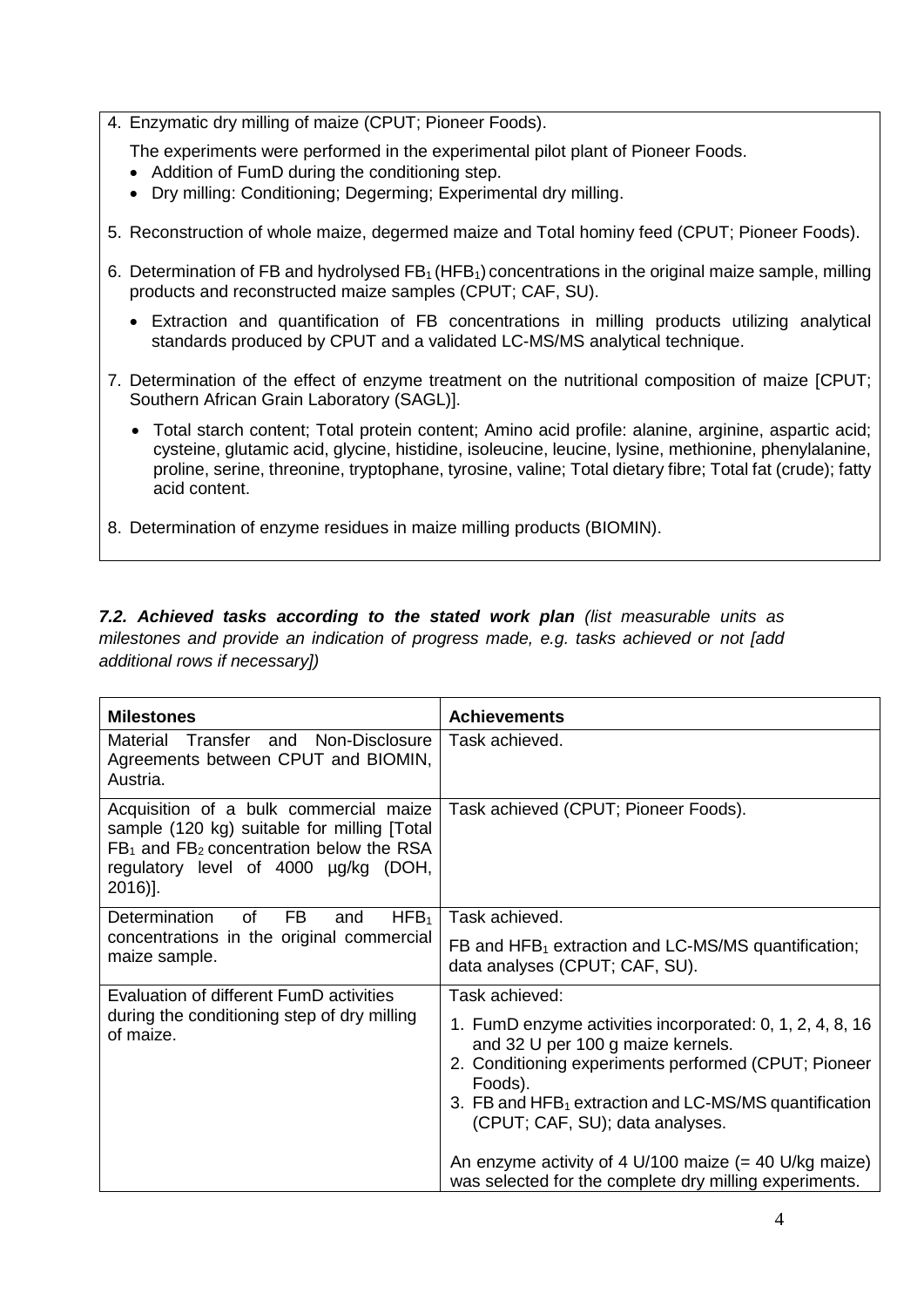| <b>Milestones</b>                                                                                                                                                         | <b>Achievements</b>                                                                                                                                                                                                                                                                                                                                                      |
|---------------------------------------------------------------------------------------------------------------------------------------------------------------------------|--------------------------------------------------------------------------------------------------------------------------------------------------------------------------------------------------------------------------------------------------------------------------------------------------------------------------------------------------------------------------|
| Complete dry milling of maize utilizing a<br>FumD activity of 40 U/kg maize kernels:<br>Two independent runs including each a<br>control and an enzyme run.               | Task achieved:<br>1. Complete enzymatic dry milling of maize (Two<br>independent runs, each including an enzyme and a<br>control run (CPUT; Pioneer Foods).<br>2. Collection of milling fractions (control and enzyme<br>runs).<br>3. Combination of fractions to obtain the four milling<br>products (Special and Super maize meal; Semolina<br>and Total hominy feed). |
| Preparation of reconstructed whole maize,<br>degermed maize and Total hominy feed<br>(control and enzyme runs).                                                           | Task achieved (CPUT; Pioneer Foods):<br>1. Determination of the percentage of each milling<br>fraction in relation to whole maize.<br>2. Combination of calculated percentages for each<br>milling product, thereby providing the finest<br>representatives of the original maize fractions.                                                                             |
| <b>Determination</b><br>of<br><b>FB</b><br>HFB <sub>1</sub><br>and<br>concentrations in milling products and<br>reconstructed maize samples (control and<br>enzyme runs). | Task achieved:<br>FB and $HFB1$ extraction and LC-MS/MS quantification;<br>data analyses (CPUT; CAF, SU).                                                                                                                                                                                                                                                                |
| Determination of the effect of the FumD<br>treatment on the nutritional composition of<br>maize.                                                                          | Task achieved:<br>Determinations of moisture content, % starch content, %<br>crude protein, total dietary fibre, amino acid content and<br>fatty acid content in the original composite maize, control<br>reconstructed maize and the reconstructed enzyme<br>treated maize (CPUT; SAGL).                                                                                |
| Determination of FumD residues<br>and<br>activity in maize milling products.                                                                                              | Task achieved (BIOMIN).                                                                                                                                                                                                                                                                                                                                                  |

# *8. Detailed report covering the research during the full grant period (introduction, methods, results, tables, figures and discussion)*

# **8.1. Introduction**

Maize is an important staple food commodity in southern Africa and frequently contaminated with unacceptable levels of the fumonisin B (FB) mycotoxins, specifically in certain subsistence farming communities where regulations are either lacking or not enforced (Alberts et al. 2019a; 2019b). Although commercial maize is contaminated with lower levels, chronic exposure could be a risk factor for disease development in impoverished communities (Burger et al., 2010; Tshalibe et al., 2020).

Milling of maize is a physical process regarded as the first step in the production of maizebased products by removing the outer structures, the hull, pericarp (bran), germ and tip cap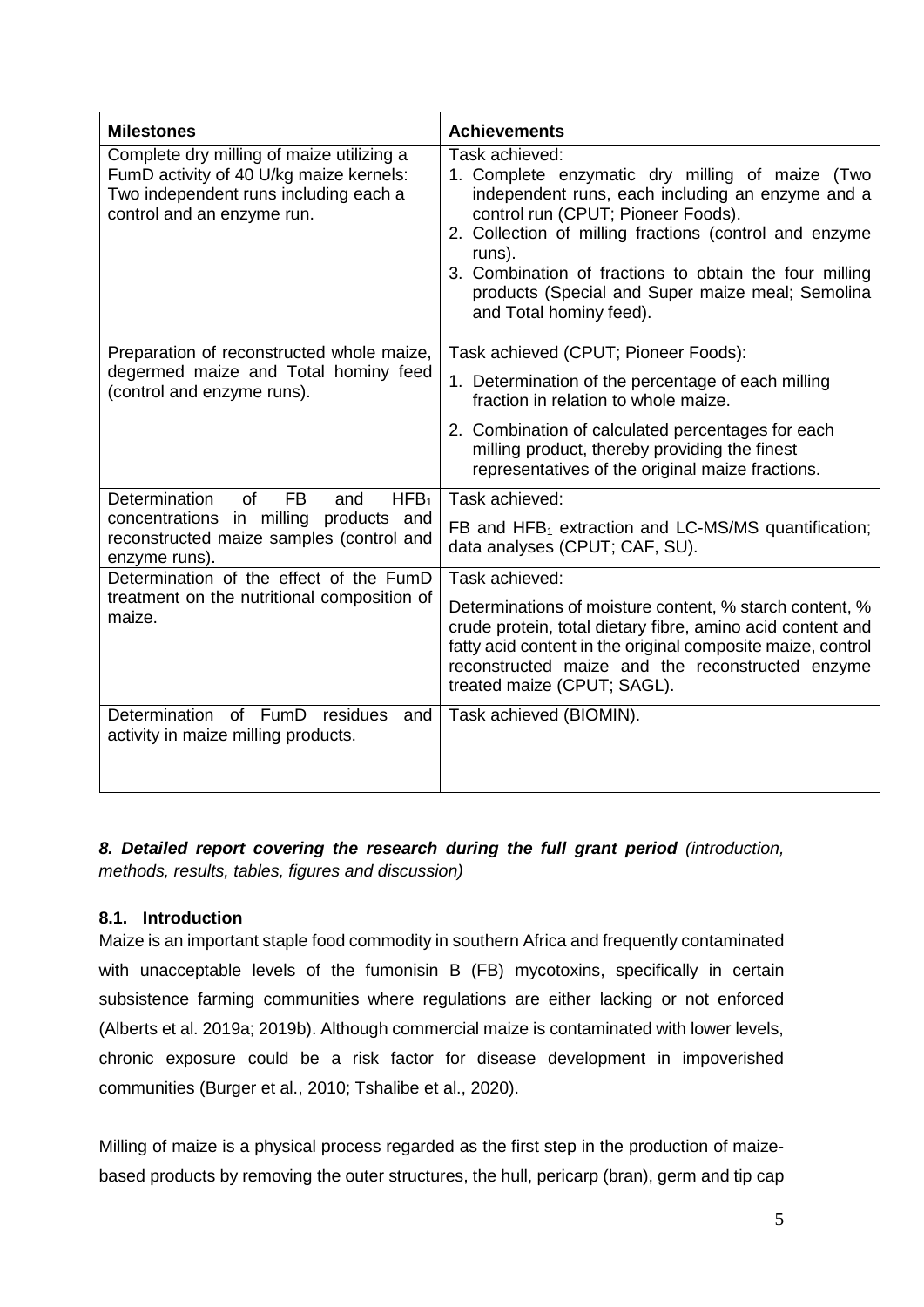to expose the endosperm, which is then utilised to produce various milling products such as the grits, germ, meal and flour (Burger et al., 2013). In South Africa, dry milling comprises three main steps, i.e. conditioning and degerming, to remove the outer kernel structures and milling, during which various milling products are produced. These include Special maize meal, Super maize meal, Semolina and the Milling hominy feed (large pieces of pericarp and hull with some endosperm attached and clean medium sized pieces of bran and hull as well as the remnants of the tip cap). The milling products mostly utilised as human foodstuffs are the flaking grits and flour (Special maize meal), whereas the bran and germ milling products (Total hominy feed) are mainly used for animal feed (Sharma et al., 2008) and as a source of fibre in human foods (Ai and Jane, 2016). Maize bran produced during dry milling is preferred by the food industry above other sources of bran, being easier to process and incorporate into extruded food products and bakery goods.

Due to the complexity of the milling process mycotoxins are distributed, yielding higher or lower levels in the various milled products (Burger et al., 2013; Vanara et al., 2018). Fumonisin mycotoxins are known to be mainly concentrated in the surface layers of the maize kernel and the resultant milling products such as the germ, hull, pericarp and tip cap product (Total hominy feed) contain high levels due to fungal colonisation of mainly the outer layers of the kernel with contamination progressing into the inner layer as a function of time (Brera et al., 2004; Kent and Evers, 1994). During dry milling, the degerming process concentrate the fumonisins mainly in the Hominy fraction as reported previously (Burger et al., 2013). Therefore, the efficiency of degerming also affects the yield and composition of the grits whilst impacting on the levels of fumonisins in milling products. During subsequent milling of degermed maize, total fumonisins were more associated with Special maize meal known to contain less endosperm and some of the pericarp, hull, germ and tip cap. The lowest percentage total fumonisin distribution was located in Super maize meal consisting of the coarse granulated endosperm. The level of mycotoxin contamination in whole maize and the distribution thereof between milling products is a food safety challenge. Studies investigating the effect of commercial milling on  $FB<sub>1</sub>$  confirmed a reduction in contamination levels in the resultant dry milling products intended for human consumption.

The lack of effective and environmentally safe chemical control methods for fumonisin B (FB) in maize has led to investigations into biologically safe alternatives to prevent these contaminants from entering the food chain (Alberts et al., 2016; 2019b). Enzymatic detoxification of FB has become a promising approach, with a focus on targeted modification of the chemical structures of the fumonisins by enzymatic cleavage or conversion of chemical bonds/groups that play a key role during cytotoxicity (Heinl et al., 2010; Grenier et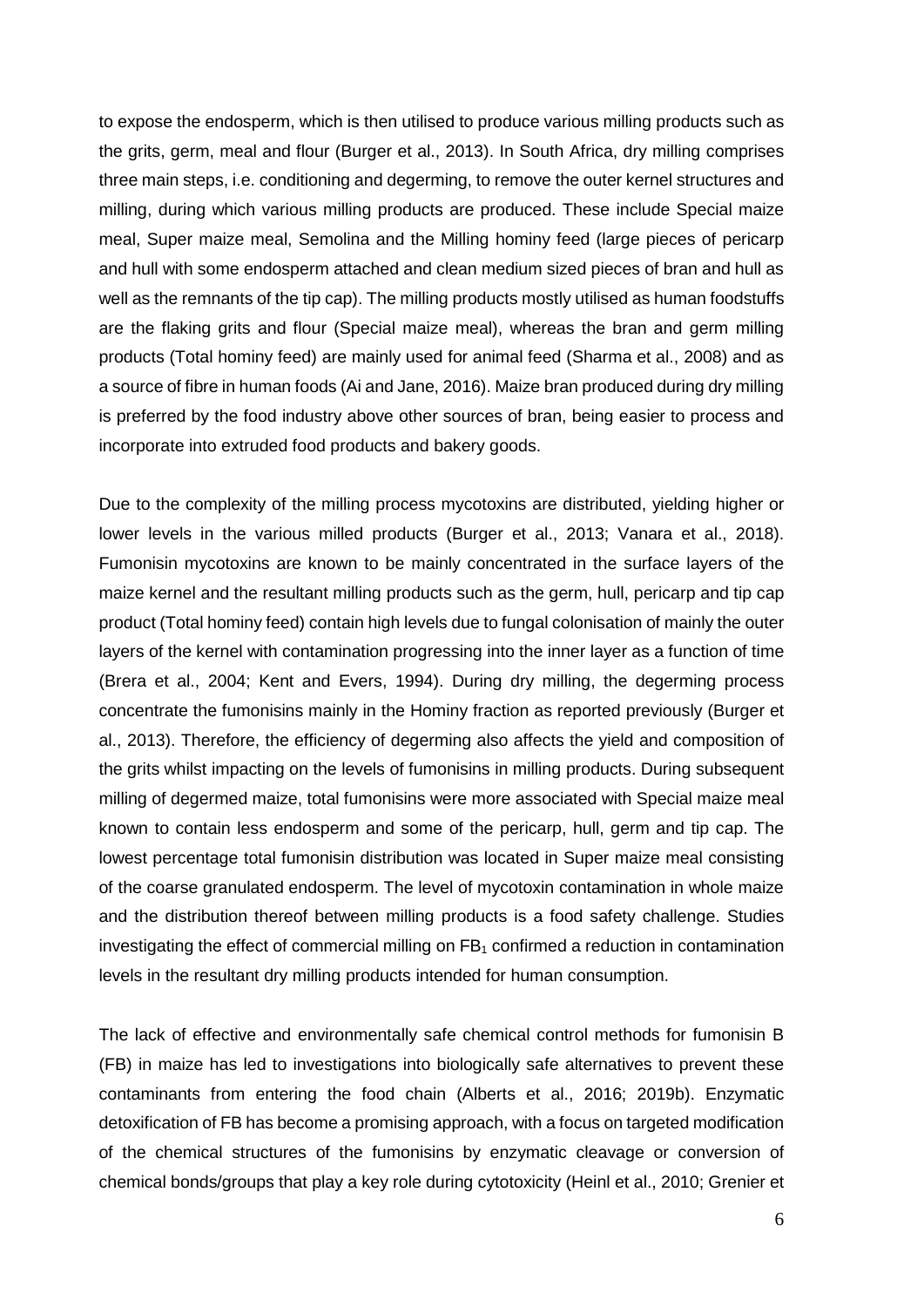al., 2017; Alberts et al., 2019b). The discovery of a fumonisin esterase FumD (EC 3.1.1.87), FUM*zyme*® (BIOMIN, Austria) capable of effectively detoxifying the fumonisin mycotoxins by de-esterification and formation of hydrolysed  $FB<sub>1</sub>$  (HFB<sub>1</sub>), resulted in the development of a FumD FB reduction method in a maize kernel enzyme incubation mixture (Alberts et al., 2019b). FumD detoxification resulted in significant reduction (≥80%) in FB contaminated maize kernels with an approximate 1:1 umole conversion ratio of  $FB_1$ : HFB<sub>1</sub>. It has been suggested, based on the outcomes of the FumD FB reduction method, that it could find broader application, i.e. commercial maize-based milling practices.

The present study evaluated fumonisin esterase FumD for detoxification of  $FB<sub>1</sub>$  in a commercial dry milling pilot plant under experimental conditions. The enzyme was introduced during the initial conditioning step, prior to the degerming step of the milling process. The study evaluated the efficacy of FumD detoxification of FB as well as the distribution of  $FB<sub>1</sub>$  and HFB<sub>1</sub> in milling products intended for human food and animal feed production.

#### **8.2. Materials and methods**

#### *8.2.1. Chemicals*

Methanol, acetonitrile, formic acid (HPLC grade) and Whatman filter paper were obtained from Merck (Darmstadt, Germany). Water for all experiments was successively purified by reverse osmosis followed by Milli-Q water purification (Millipore, Massachusetts, USA).

# *8.2.2. Experimental maize sample*

Commercial whole white maize (120 kg) was obtained from a prominent South African grainbased manufacturing company. The bulk was thoroughly mixed and divided into six subsamples. Four incremental samples (250-300 g each) were taken from each subsample, pooled and thoroughly mixed. Each sample was further divided into two additional subsamples where after one (3.3 kg) was randomly selected for FB analyses. Samples were ground in a laboratory mill (Falling Number AB, Stockholm, Sweden) and kept in airtight containers at -20˚C until analysed. The remaining pooled samples were kept at 20˚C until used in the milling experiments. Control maize containing no FB was obtained from the Southern African Grain Laboratory (SAGL) (Pretoria, South Africa) and used for the preparation of a maize extract used for matrix-matched LC-MS/MS calibration curves for FB analyses.

# *8.2.3. FumD enzyme preparation*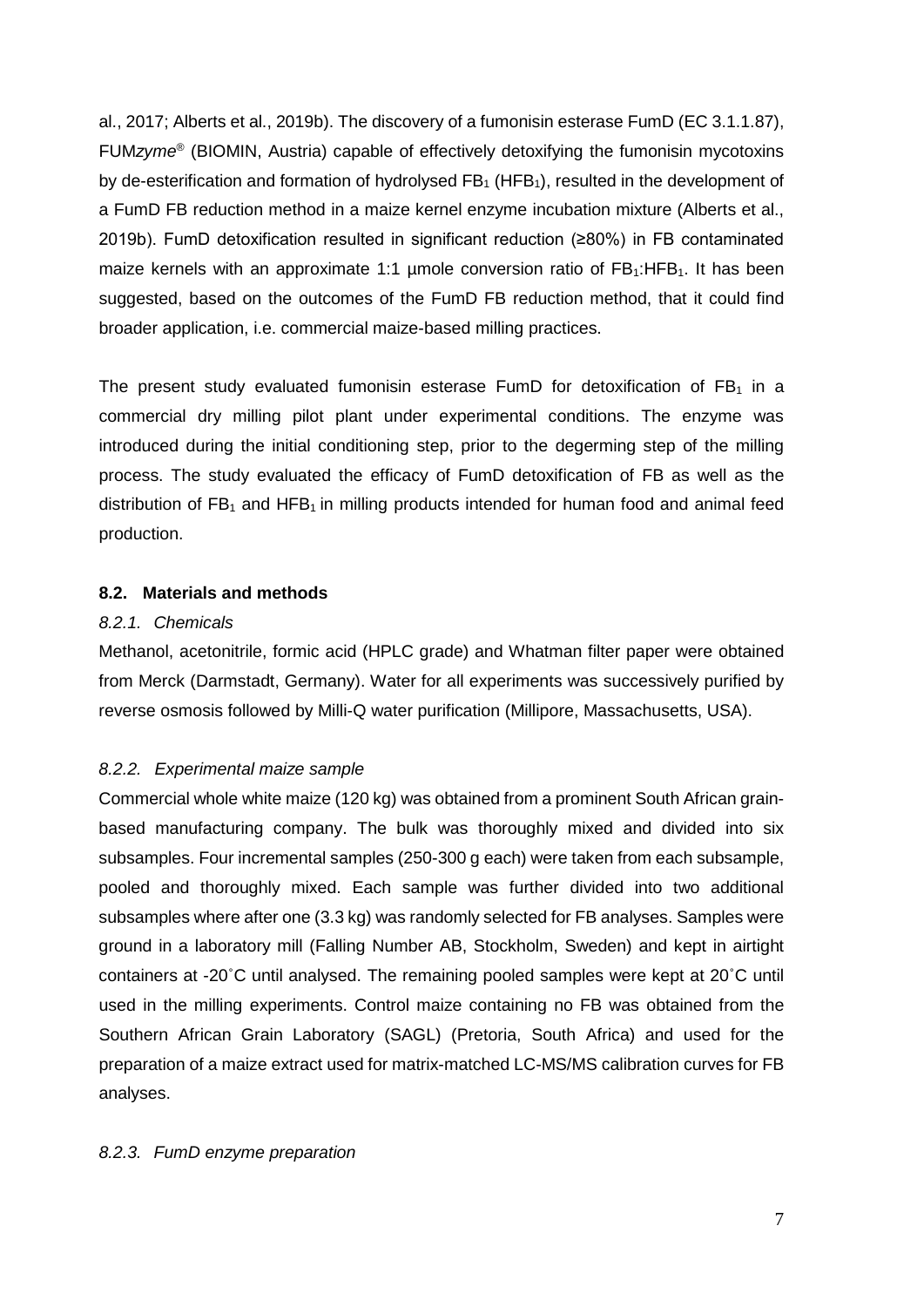A fumonisin esterase, designated FumD (EC 3.1.1.87; FUM*zyme*®), was obtained from BIOMIN (Tulln, Austria) with a specific activity of 10 000 U/g. One unit is the enzymatic activity defined to release 1 umol tricarballylic acid per minute from 100  $\mu$ M FB<sub>1</sub> in 20 mM Tris-HCl buffer pH 8.0 containing 0.1 mg/ml bovine serum albumin at 30°C. A stock FumD solution (20 U/ml) was prepared in distilled water.

# 8.2.4. Preliminary experiment for selection of optimal FumD activity for FB<sub>1</sub> hydrolysis *during conditioning phase*

Whole maize was screened and cleaned from non-kernel impurities by hand and the % moisture content determined with a Grain Analysis Computer (Dickey-John GAC 2100, USA) (five replicates). Maize (100 g) was weighed out in containers (300 ml) with tight fitting lids. Conditioning was conducted by adding water to increase the moisture content of maize in order to create differential swelling resulting from the higher absorbing moisture of germ and pericarp, that lead to a loss of tissue connection between the germ and the endosperm and a faster removal of these fractions (Eckhoff et al., 2004; Vanara et al., 2018). It is important to note that each commercial mill is likely to have its own particular conditioning procedure. Conditioning of samples was performed in two stages, i.e. (i) softening and (ii) loosening of the pericarp in order to facilitate the degerming process (Burger et al., 2013). The following formula was used to calculate the volume of water to be added to obtain a % maize moisture content of 14.5% in the samples.

Mass x (Target moisture % - Actual moisture %) / (100-Target moisture %).

FumD solutions, 2, 4, 8, 16 and 32 U per 100 g maize, were prepared in distilled water and added  $(\pm 2 \text{ ml})$  during the first conditioning phase to facilitate a moisture content of 14.5%. Five replicates per treatment and reference water controls were included. The containers were transferred to a sealed bucket and rolled horizontally on an in-house rolling device at ambient temperature for 1 h and left standing for an additional 3 h. For the second conditioning stage, distilled water  $(\pm 2 \text{ ml})$  was added to each sample to 16.5% moisture content and rolled horizontally for 10 min. The maize was ground in a laboratory mill (Falling Number AB, Stockholm, Sweden) to a fine meal and kept in airtight containers at -20°C until FB and  $HFB<sub>1</sub>$  analyses.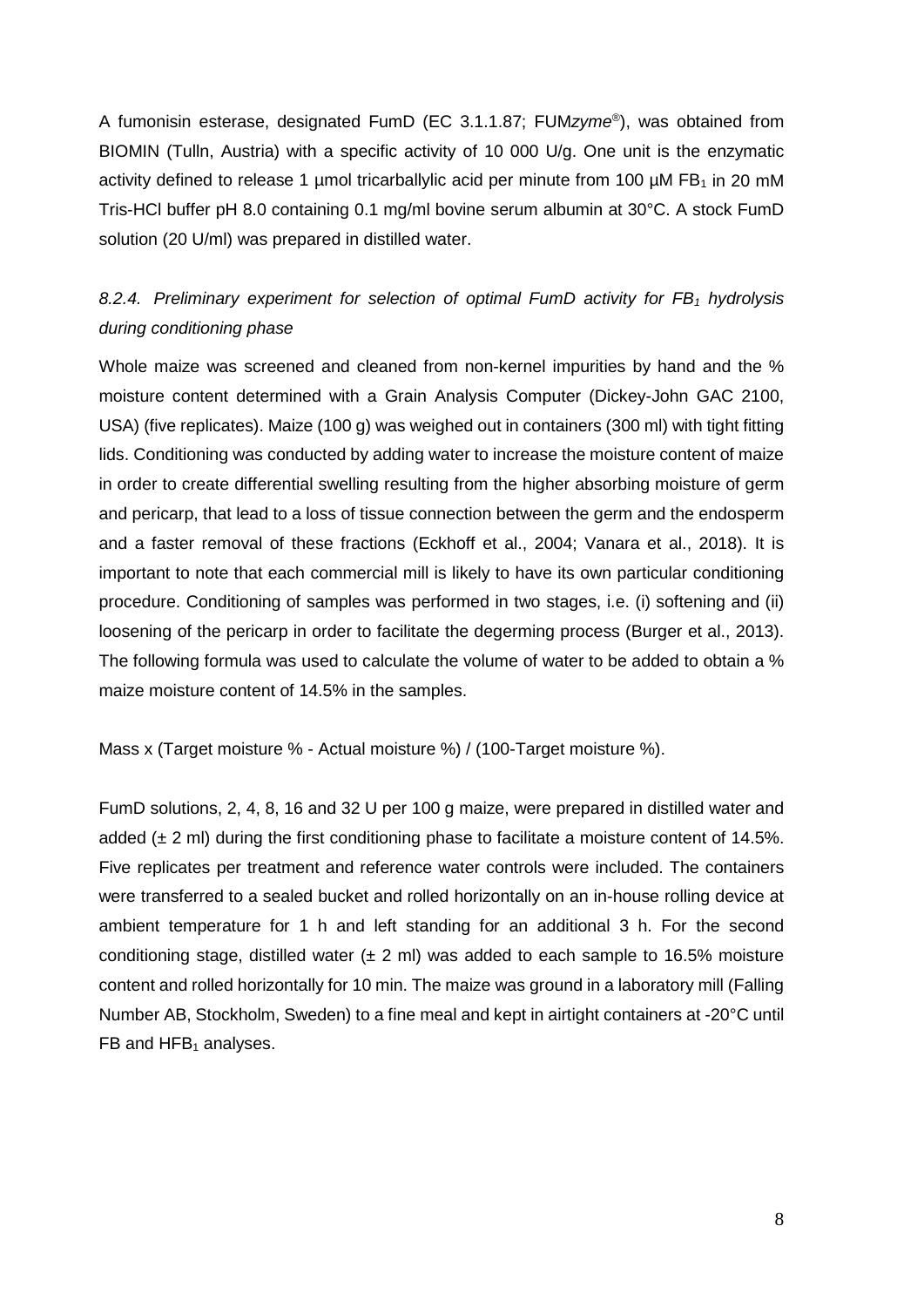#### *8.2.5. FB degradation during dry milling of maize*

Whole maize was weighed out  $(3 \times 1.5 \text{ kg})$  in buckets  $(5 \text{ L})$  with tight fitting lids. FumD solution was added to a final concentration of 40 U/kg based on the optimal  $FB<sub>1</sub>$  conversion obtained during the preliminary experiment and conditioning conducted as described above. Degerming was performed as described by Burger et al. (2013) producing two products, i.e. (i) germ (a mixture of the germ hull, pericarp and tip cap) and (ii) degermed maize (endosperm and remnants of the germ). The resultant germ and degermed maize were weighed and the germ stored at -20°C in sealed containers. The degermed maize was further processed in an experimental dry milling plant (Buhler MIJJ-202 laboratory mill, Buhler, Switzerland), producing nine milling fractions from each sample (B1-3; S1-3; H1-2 and Semolina) (Burger et al., 2013). The fractions were combined into four main milling products, i.e. Special and Super maize meal; Semolina and Milling hominy feed (the latter containing kernel surface layers, i.e. pericarp, hull, bran and tip cap). Two independent experiments were performed and reference water controls were included.

#### *8.2.6. Reconstruction of whole maize, degermed maize and Total hominy feed*

The percentage of each milling product produced during dry milling was recorded (Table 1), ensuring that the correct ratios are used during reconstruction of maize fractions (Table 2). Reconstructed milling products were prepared by combining calculated percentages of each fraction, thereby providing the finest representatives of the original maize fractions (Burger et al., 2013). Such samples are homogenous and LC-MS/MS analysis results in accurate mycotoxin quantification.

| Maize sample  | <b>Special maize</b><br>meal<br>(B1 - B3)<br>(%) | <b>Super maize</b><br>meal<br>$(S1 - S3)$<br>(%) | Semolina<br>$(\%)$ | Germ<br>(%) | <b>Milling hominy</b><br>feed<br>(H <sub>1</sub> - H <sub>2</sub> )<br>(%) |
|---------------|--------------------------------------------------|--------------------------------------------------|--------------------|-------------|----------------------------------------------------------------------------|
| Water control | 11.2                                             | 44.8                                             | 15.3               | 23.7        | 5.0                                                                        |
| FumD          | 11.3                                             | 43.2                                             | 16.4               | 22.8        | 6.4                                                                        |

| Table 1. Percentages (%) of milling products obtained during dry milling. |  |  |  |  |
|---------------------------------------------------------------------------|--|--|--|--|
|                                                                           |  |  |  |  |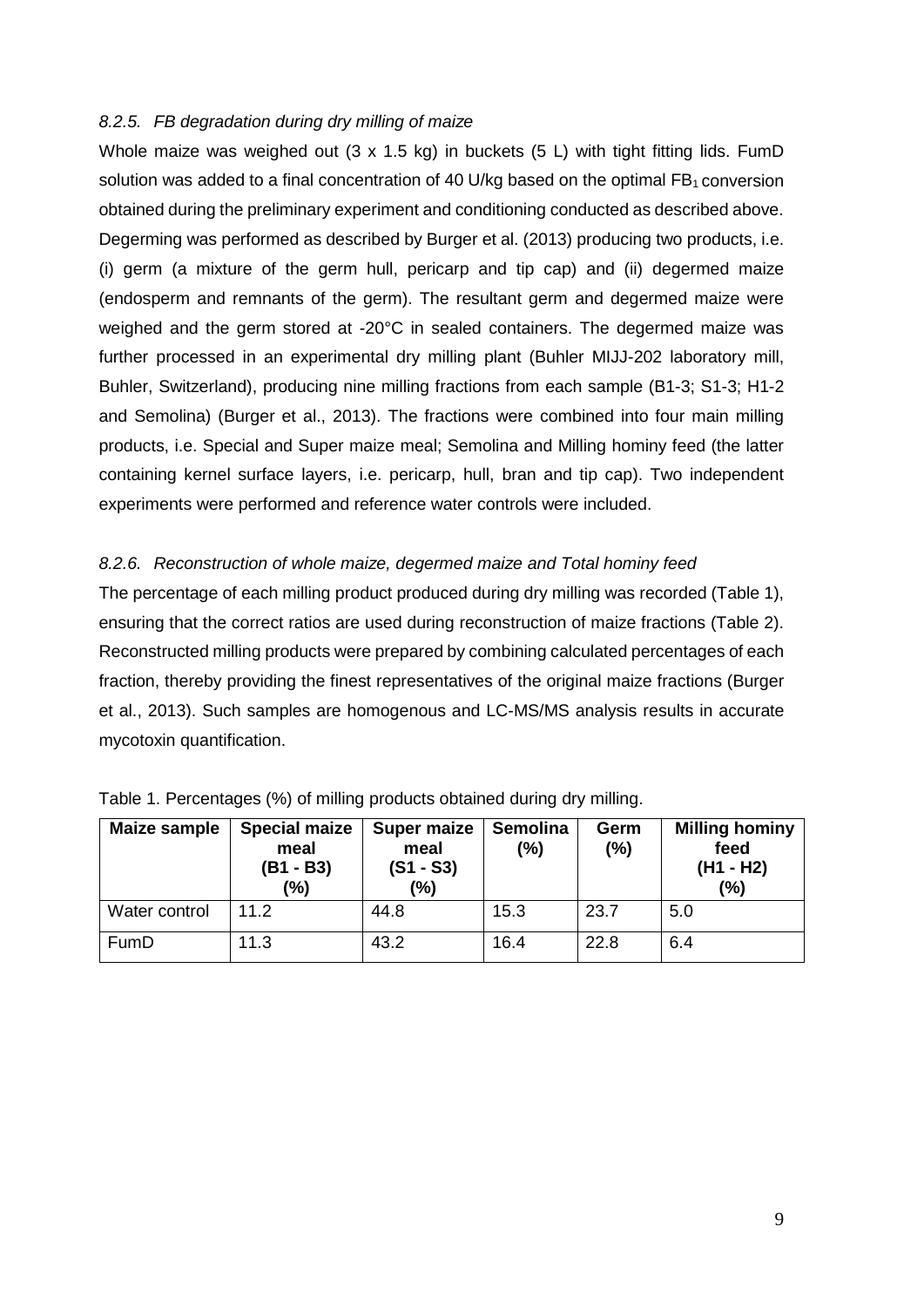Table 2. Percentages (%) of milling fractions used to reconstruct whole maize, degermed maize and Total hominy feed.

| <b>Maize</b>                        | <b>Special</b><br>maize meal<br>$(\%)$ | <b>Super</b><br>maize meal<br>$(\%)$ | <b>Semolina</b><br>(%) | *Reconstructed Total hominy<br>feed |                                                  |                                               |  |
|-------------------------------------|----------------------------------------|--------------------------------------|------------------------|-------------------------------------|--------------------------------------------------|-----------------------------------------------|--|
|                                     |                                        |                                      |                        | Germ<br>(%)                         | <b>Milling</b><br>hominy<br>feed<br>H1<br>$(\%)$ | <b>Milling</b><br>hominy<br>feed<br>H2<br>(%) |  |
|                                     | <b>Reconstructed whole maize</b>       |                                      |                        |                                     |                                                  |                                               |  |
| Water<br>control                    | 11.2                                   | 44.8                                 | 15.3                   | 23.7                                | 2.8                                              | 2.2                                           |  |
| FumD                                | 11.3                                   | 43.2                                 | 16.4                   | 22.8                                | 3.2                                              | 3.1                                           |  |
| <b>Reconstructed degermed maize</b> |                                        |                                      |                        |                                     |                                                  |                                               |  |
| Water<br>control                    | 14.7                                   | 58.6                                 | 20.0                   |                                     | 3.7                                              | 2.9                                           |  |
| FumD                                | 14.6                                   | 56.0                                 | 21.2                   |                                     | 4.2                                              | 4.0                                           |  |

\*Reconstructed Total hominy feed: germ + milling hominy feed fractions (H1 and H2).

# *8.2.7. FB and HFB1 analyses*

 $FB<sub>1</sub>$ ,  $FB<sub>2</sub>$ ,  $FB<sub>3</sub>$  and HFB<sub>1</sub> concentrations were determined in the original maize sample (five replicates), the water control and FumD treated samples obtained from conditioning, as well as in milling products and reconstructed whole maize (three to five replicates).

Analytical standards of  $FB_1$ ,  $FB_2$ ,  $FB_3$  and  $HFB_1$  (purity >97%) were prepared at the Cape Peninsula University of Technology, South Africa, according to the methods of Cawood et al. (1991) and Gelderblom et al. (1993). Stock solutions of the individual purified fumonisin standards were prepared  $[1 \text{ mg/ml} \text{ in acetonitrile-H}_2O (1:1)]$  and aliquots used to prepare an evaporated working solution containing the fumonisin standards at individual concentrations of 5 µg/ml (Alberts et al., 2019b). For compiling matrix-matched calibration curves, five working standard dilutions were prepared with blank maize matrix extract as solvent, as described below.

Validated extraction and LC-MS/MS quantification methods were used (Tables 3 and 4) (Alberts et al., 2019b). Briefly, 100 ml of extraction solvent [methanol: acetonitrile: water  $(25:25:50; v/v/v)$ ] was added to ground maize  $(10 g)$  and placed on a shaker  $(80 rpm)$  for 20 min. The extracts were subsequently centrifuged (4000 x g) in a refrigerated Sorvall RC-3B centrifuge (DuPont, Norwalk, Connecticut, USA) at 4°C for 10 min. The supernatant was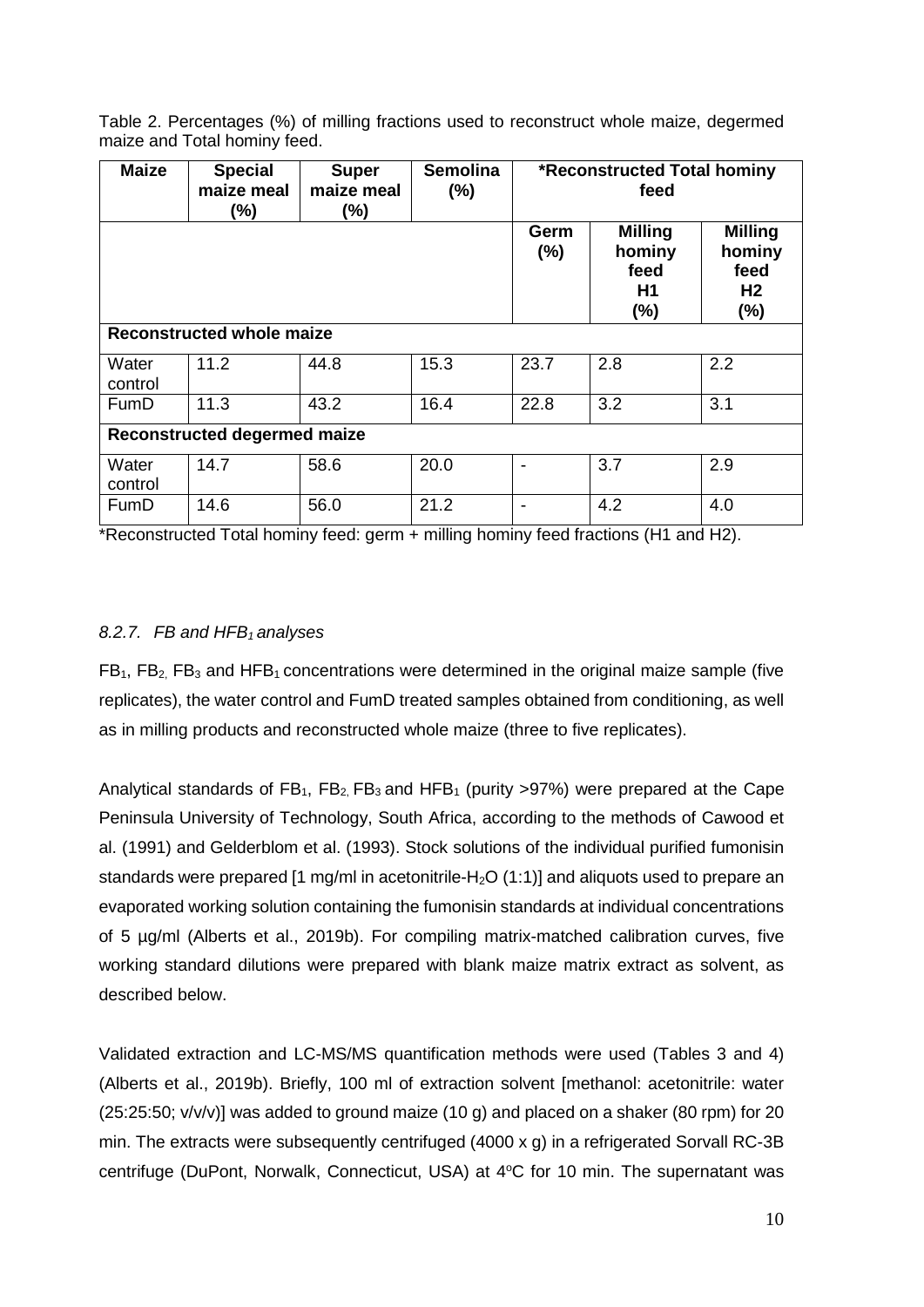diluted (1:1) with methanol:water (25:75), filtered (Whatman No 4 filter paper) and filtrates analyzed by direct injection into the LC-MS/MS. FAPAS (London, England) quality control reference maize samples (Cat no T22123QC), containing the mycotoxins in known concentration ranges, were included. Matrix-matched standard solutions for calibration curves were prepared utilising an extract prepared from control maize.

Quantification of FB and HFB<sub>1</sub> in the original maize sample and milling products was performed by the Mass Spectrometry Unit of the Central Analytical Facility of Stellenbosch University, South Africa. FB and HFB<sub>1</sub> levels in the original maize sample were confirmed by SAGL. The mycotoxins were separated on a reversed-phase BEH  $C_{18}$  column (2.1x100 mm; particle size 1.7 µm) (Waters, Milford, Massachusetts, USA) and analysed with positive electrospray ionisation (EI) in the multiple reaction monitoring (MRM) mode in a Waters Acquity Ultra high performance Liquid Chromatograph (UPLC) coupled to a Tandem Quadrupole Mass spectrometer (Waters Xevo TQ MS, Milford, Massachusetts, USA). Eluent A was water and eluent B was methanol, both containing 0.1% formic acid. The chromatographic method held the initial mobile phase composition (15% B) constant for 2 min, followed by a linear gradient to 100% B within 3 min. This final condition was held for 3 min, followed by 8 min of column re-equilibration at 15% B. The flow rate of the mobile phase was 0.35 ml/min. For each compound, one precursor and two product ions were monitored, one product ion for quantification and one for confirmation. A calibration curve consisting of five matrix-matched standards for each mycotoxin was used for quantification.

| Table 3. LC-MS/MS conditions for quantification of fumonisins and hydrolysed fumonisin $B_1$ |  |
|----------------------------------------------------------------------------------------------|--|
| by positive ESI at capillary voltage 3.5 kV.                                                 |  |

| <b>Analyte</b>             | Cone<br>voltage | <b>Precursor</b> | Quantifier<br>(Collision energy) | Qualifier<br>(Collision<br>energy) |
|----------------------------|-----------------|------------------|----------------------------------|------------------------------------|
| Fumonisin $B_1$            | 50              | 722.3            | 334.3 (40)                       | 352.3 (38)                         |
| Fumonisins $B_2$ and $B_3$ | 50              | 706.3            | 318.3(40)                        | 336.3(40)                          |
| Hydrolysed fumonisin $B_1$ | 25              | 406.6            | 334.3 (25)                       | 352.4(20)                          |

Table 4. Validation of the analytical method for fumonisin analyses in maize.

| Analyte         | $LOQ$ ( $\mu$ g/kg) | <b>Spike level</b><br>$(\mu g/kg)$ | Recovery (%) | <b>RSDr</b> (%) |
|-----------------|---------------------|------------------------------------|--------------|-----------------|
| Fumonisin $B_1$ | 3.5                 | 1060                               | 84           | 2               |
| Fumonisin $B_2$ | 2.8                 | 925                                | 66           | 4               |
| Fumonisin $B_3$ | 2.8                 | 520                                | 79           |                 |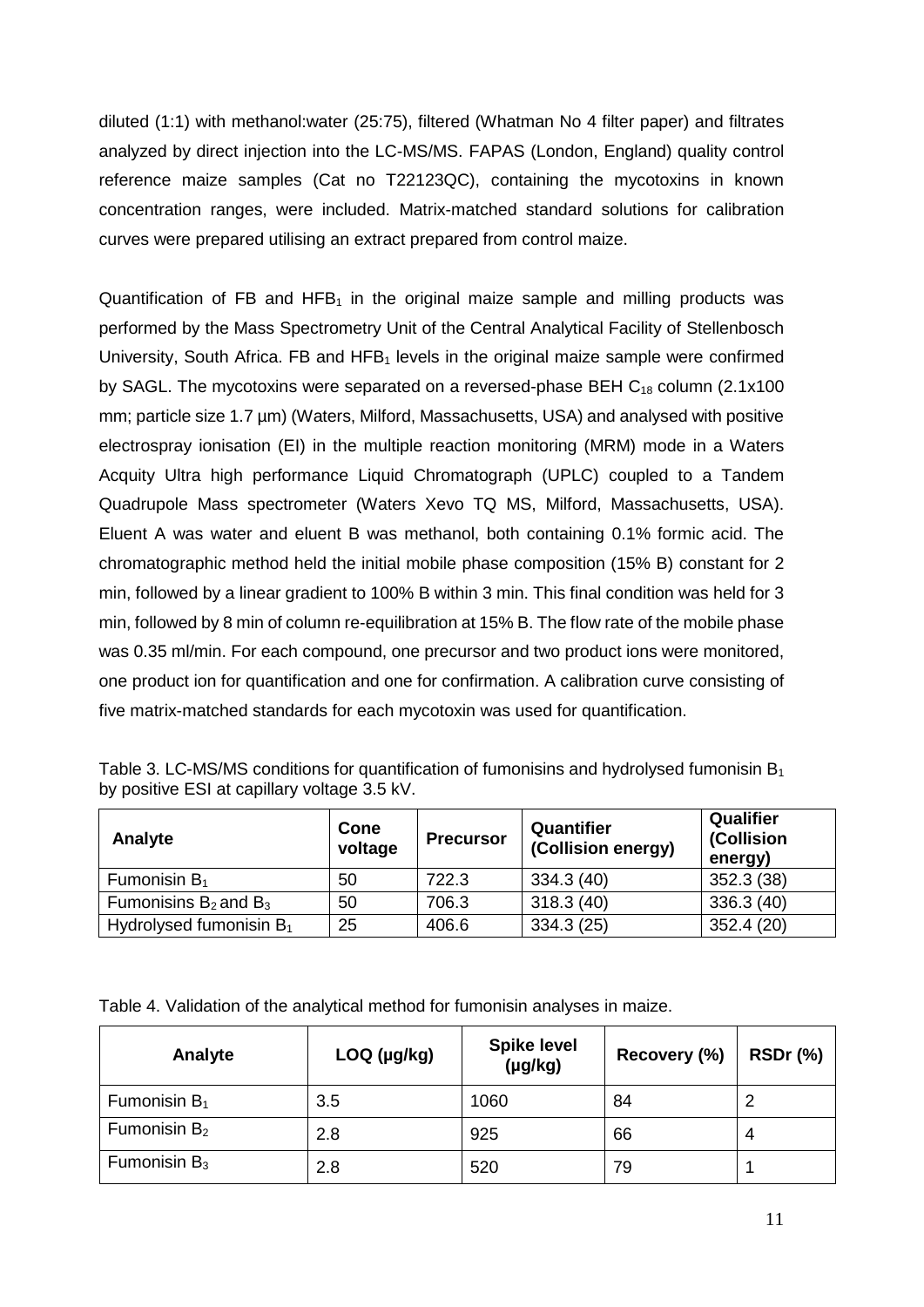| Analyte                             | $LOQ$ ( $\mu$ g/kg) | <b>Spike level</b><br>$(\mu g/kg)$ | Recovery (%) | <b>RSDr</b> (%) |
|-------------------------------------|---------------------|------------------------------------|--------------|-----------------|
| Hydrolysed fumonisin B <sub>1</sub> | 2.8                 | 800                                | 80           |                 |

LOQ, Lower limit of quantification; RSDr, Relative standard deviation for repeatability.

*8.2.8. Determination of the effect of FumD dry milling on the nutritional composition of maize (% crude protein, % crude fat, total dietary fibre, % starch content, total amino acid content)*

The following protocols were used:

- Percentage moisture content [SAGL: 130ºC; 1 h; AACI 44-15.02, South African National Accreditation System (SANAS) accredited method].
- Percentage crude protein (SAGL: Dumas method; AACI 46-30.01; Soxhlet method; SANAS accredited method).
- Percentage crude fat (SAGL: Petroleum ether extraction; SANAS accredited method).
- Percentage total dietary fibre (SAGL: In-house method 102; SANAS accredited method).
- Percentage starch content (SAGL: Polarimeter method; In-house method 019).
- Total Amino acids (SAGL: In-house methods 007, 015 and 028).

#### *8.2.9*. *Determination of the effect of FumD dry milling on the fatty acid content of maize.*

Separate extraction and methylation methods (Folch and Stanley, 1957; Smuts et al., 1994) and a direct methylation method (Ulberth and Henninger, 1992; Suykhija and Palmquist, 1988; Whitney et al., 1999) were evaluated. Samples were eventually analysed with the separate extraction and methylation method, which produced more consistent results and is regarded a benchmark assay for % total fatty acids.

#### *8.2.10. Determination of FumD residues and enzyme activity in milling products.*

Residual FumD concentrations (FumD protein and peptide fragments) in milling products were determined by ELISA (Figure 2), and residual FumD activity with a tricarballylic acid assay (Figure 3) (BIOMIN, Austria).

#### *8.2.11.Statistical analyses*

The NCSS Version 11 software (2016) was used for statistical analysis. Data were subjected to natural log (ln) transformation of all variables and analysed within a generalised linear model ANOVA. Multiple comparisons were analysed using the Tukey-Kramer's multiple comparison procedure. This method provides joint simultaneous confidence intervals for all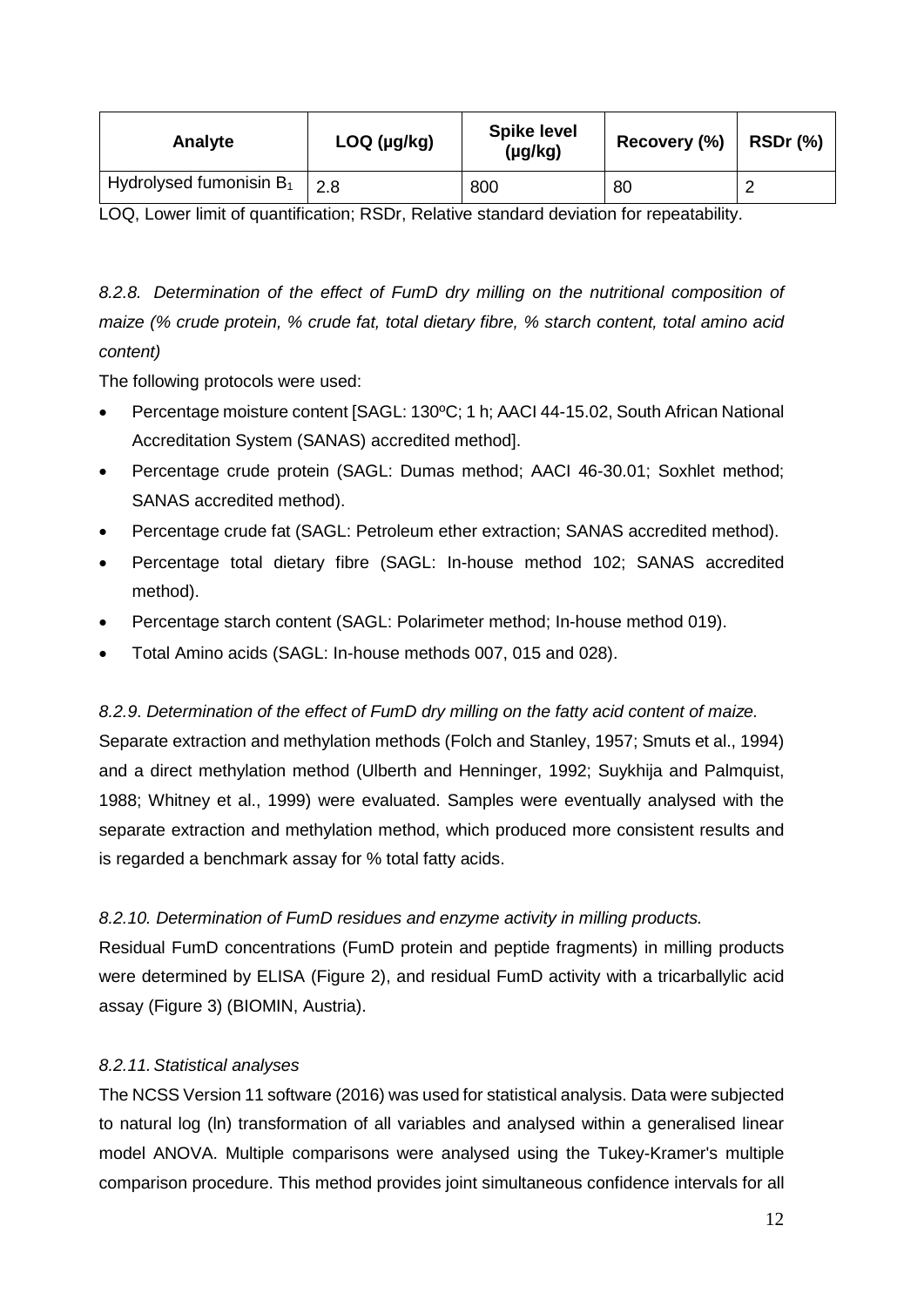pairwise differences between the means; and also provides the multiple comparison Pvalue. Generally, P<0.05 was used as statistical significance. In addition, the size of the Fratios was used to measure relative sizes of differences.

Kindly note that parts of the statistical analyses are in progress.

#### **8.3. Results**

*8.3.1. FB and HFB1 concentrations and % moisture content in maize*

FB and HFB<sub>1</sub> concentrations ( $\mu$ g/kg) in the original maize sample (mean values with standard deviation values in brackets): FB<sub>1</sub>, 1614 (129); FB<sub>2</sub>, 361 (23); FB<sub>3</sub>, 137 (13); HFB<sub>1</sub>, 2 (1). Mean moisture content (%) of samples: 12.53 (0.12).

# *8.3.2. Percentage recovery during degerming and dry milling*

The % loss of maize during degerming and dry milling was determined by the combined mass of the degermed maize and germ obtained after degerming in relation to the weight of the reconstructed whole maize. An average % sample loss of 2.20 (0.01) was recorded for the water control maize and 2.23 (0.09) for the FumD treated maize, respectively.

*8.3.3. Optimal FumD activity and conversion ratios during conditioning prior to degerming and dry milling*

*8.3.3.1. FB1 hydrolysis and formation of HFB1 in maize as a function of FumD activity* 

FB and HFB1 concentrations in maize as a function of FumD activity are presented in Figure 1. FB concentrations were significantly (P<0.05) reduced as a function of an increased enzyme activity. Treatment with ≥1 U/100 g maize resulted in ≥96% reduction in total FB  $(FB<sub>T</sub>)$  concentrations when compared to the water control (Table insert). No significant (P>0.05) differences existed in FB reduction between the different FumD activities utilised. The reduction in  $FB_1$  concentrations coincided with a significant (P<0.05 increase in HFB<sub>1</sub> concentrations from 1 to 32 U/100 g maize.

#### *8.3.3.2. Comparative enzyme kinetics of FB1 conversion*

Maximum  $FB<sub>1</sub>$  was converted in the maize samples in the presence of FumD activity between 2 and 4 U/100 g maize (Table 5). This also became evident when considering the amount of  $HFB<sub>1</sub>$  liberated, which was slightly lower although the decrease was not significant. Of interest is that the  $FB_1:HFB_1$  ratios indicated that the conversion at the two lowest enzyme activities was delayed. Enzyme kinetics indicated that the maximum conversion rate was obtained with the 1 U/100 g maize, where after increased enzyme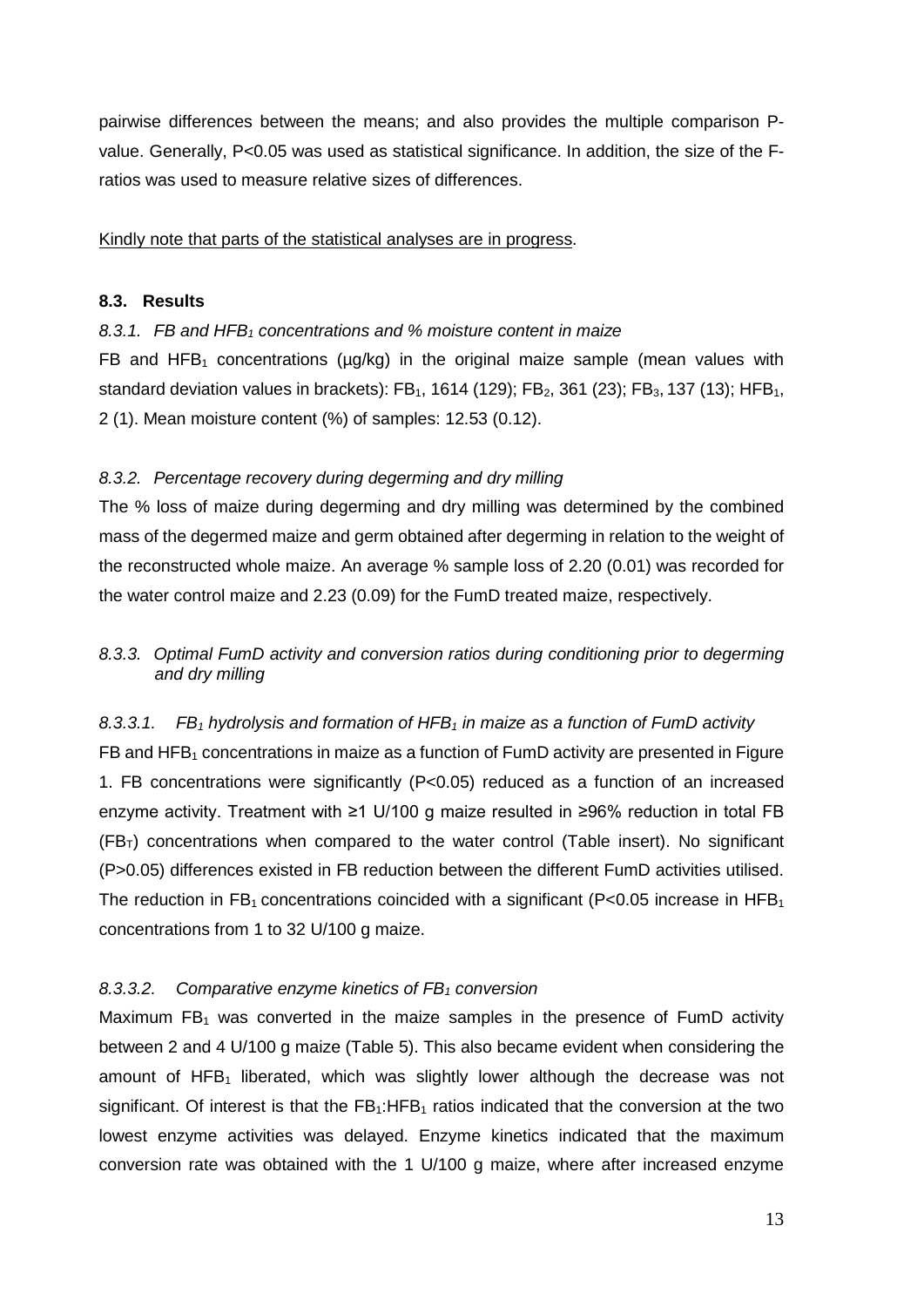activity resulted in substrate depletion and therefore a decreased conversion rate. A similar pattern became evident when considering  $HFB<sub>1</sub>$  formation kinetics, which was the highest at the two lowest enzyme activities.



Figure 1. Fumonisin B (FB<sub>1</sub>, FB<sub>2</sub> and FB<sub>3</sub>) and hydrolysed fumonisin B<sub>1</sub> (HFB<sub>1</sub>) concentrations (µg/kg) as a function of FumD activity (0, 1, 2, 4, 8, 16, and 32 U/100 g maize) after 4 h 10 min conditioning prior to degerming. Values represent means of five replications of experiments and error bars indicate standard deviations. The statistical analyses are based on natural log (In) transformations. The  $*(FB_1)$ ,  $(FB_2)$ ,  $(FB_3)$  and  $*(HFB_1)$  indicate significant (p<0.05) differences of means (all enzyme activities) from the water control (0 U/L) treatments. Table insert: % reduction of the total FB as a function of FumD activity after 4 h 10 min. Standard deviations are in brackets.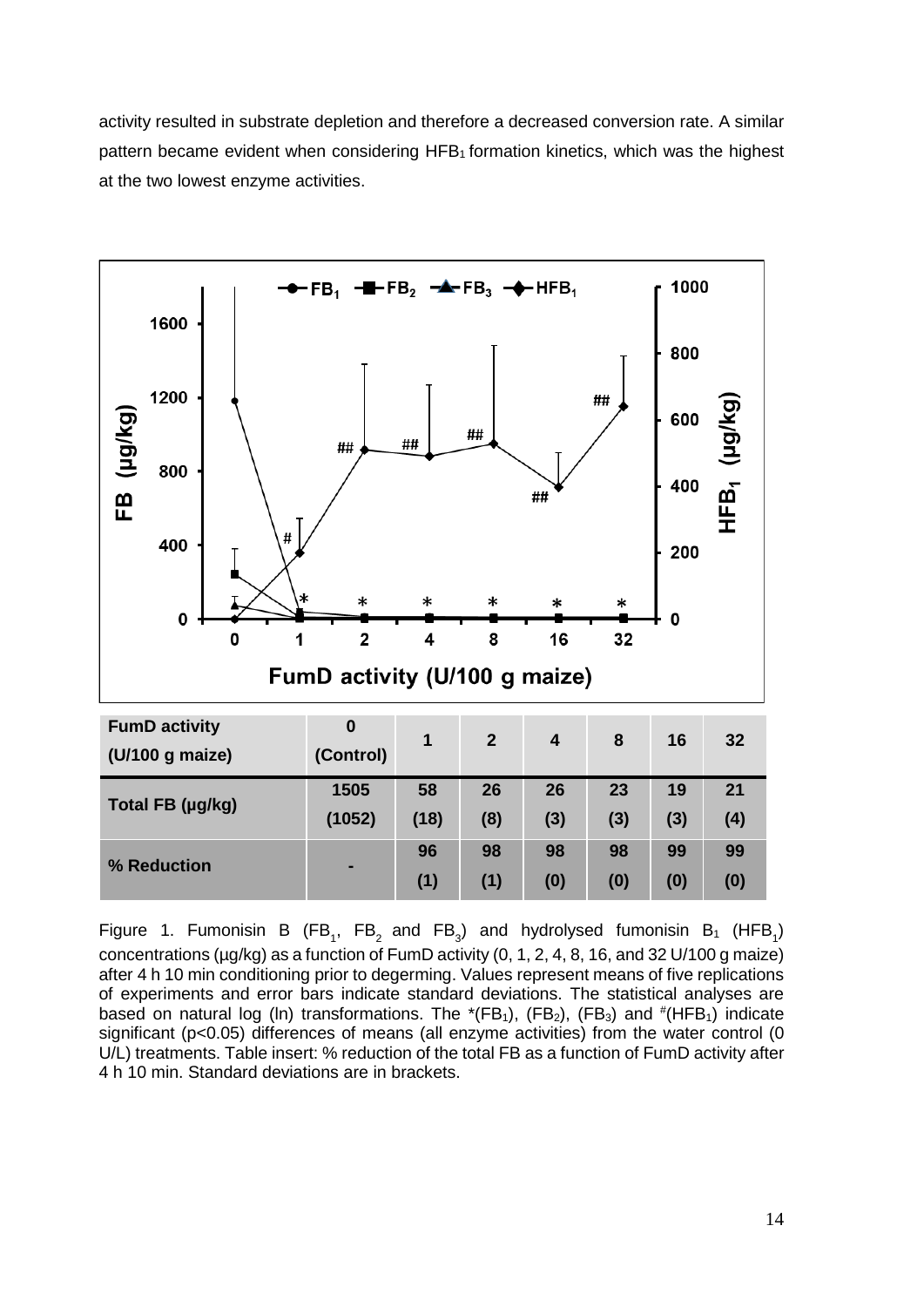#### *8.3.4. Distribution pattern of FBT, FB1 and HFB1 in milling products*

The degerming step resulted in an almost 70% reduction in  $FB<sub>T</sub>$  with the remainder associated with the pericarp and germ (Figure 2A). When compared to reconstructed whole maize, the bulk of  $FB<sub>T</sub>$  (72%) was associated with Total hominy feed (milling hominy + degermed hominy) following dry milling in the absence of FumD (Figure 2B).  $FB<sub>T</sub>$  was the lowest in the Super maize meal (5%) followed by Semolina (9%) and Special maize meal (15%). Milling in the presence of FumD resulted in an almost complete loss (99%) of the  $FB<sub>T</sub>$  in Total hominy feed contributing only 3% of the  $FB<sub>T</sub>$  compared to the 72% in the untreated FumD maize (Figure 2; Table insert). The Special maize meal contained the bulk  $FB<sub>T</sub>$  making up 55% with the Super maize meal and Semolina products containing in the order of 20%. The respective reduction of  $FB<sub>T</sub>$  in the Special maize meal and Semolina milling products were in the order of 7 and 50% while the content in Super maize meal increased by 10%.

The conversion of  $FB<sub>1</sub>$  into HFB<sub>1</sub> during dry milling followed a similar pattern with more than 80% and almost 100% converted in the reconstructed whole maize and Total hominy feed, respectively (Table 6). Very little conversion was noticed in Super maize meal, while 15 and 50% were converted in Special maize meal and Semolina, respectively. The  $HFB<sub>1</sub>$  formation followed a similar pattern with the highest level recorded in the Total hominy feed, however no significant difference was noticed between the  $FB_1:HFB_1$  ratios recorded following the conditioning and milling procedure approaching the 1:1 ratio conversion.

#### *8.3.5. The effect of FumD dry milling on the nutritional composition of maize*

The results indicated no significant (p>0.05) differences between the original composite maize, the reconstructed control maize and the reconstructed FumD maize for the listed nutritional factors and amino acids (Table 7).

#### *8.3.6. The effect of FumD dry milling on the fatty acid content of maize*

No significant (p>0.05) differences in fatty acid content were observed between the original composite maize, reconstructed control maize and reconstructed FumD treated maize (Table 8).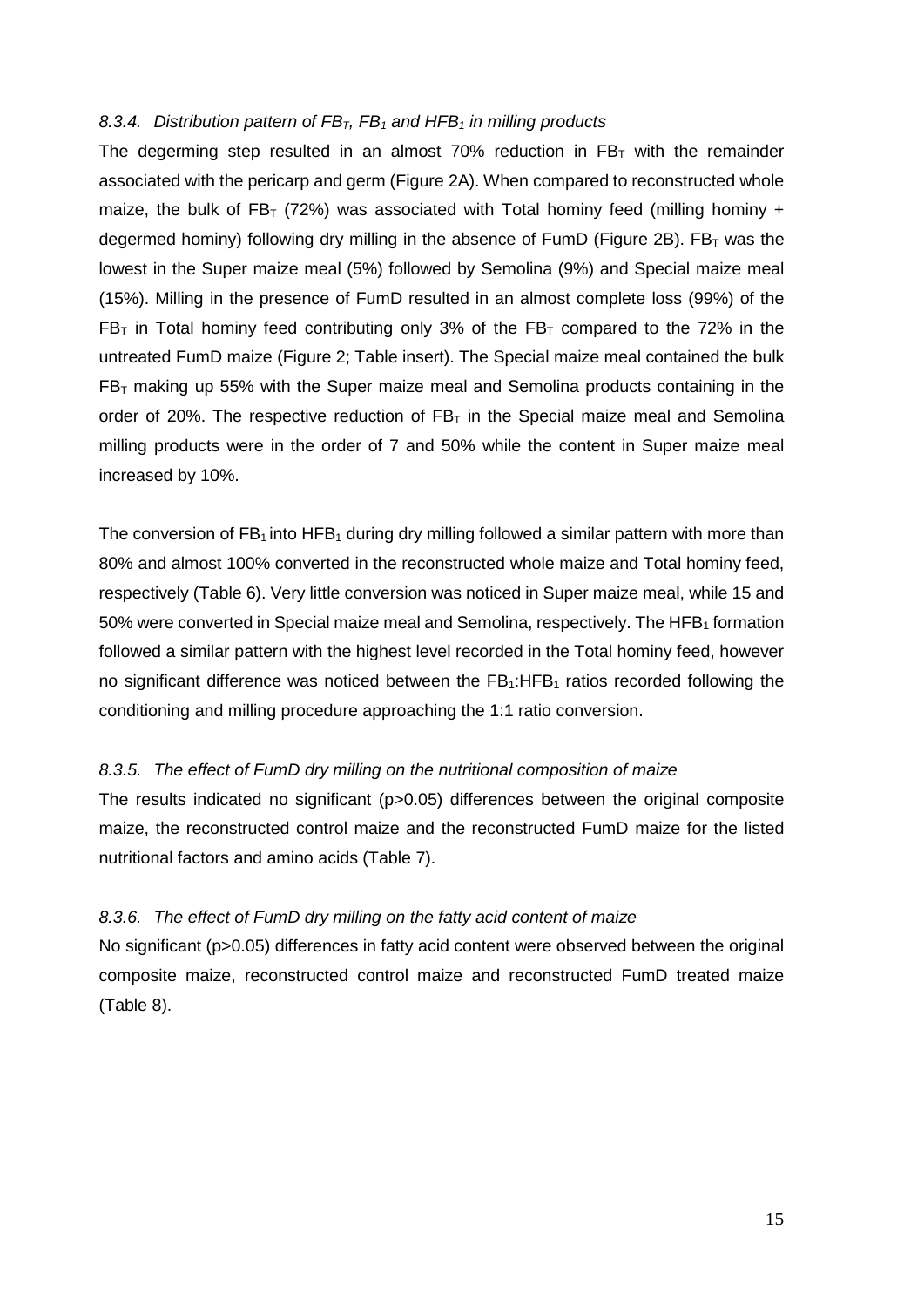Table 5. Enzyme kinetic parameters regarding rates and ratios of  $FB<sub>1</sub>$  conversion relative to HFB<sub>1</sub> formation of different FumD activities during 4 h 10 min conditioning prior to degerming.

| <b>FumD activity</b><br>(U/100 g maize) | FB <sub>1</sub><br>(nmole/100 g<br>maize) | FB <sub>1</sub> converted<br>(nmole/100 $q$<br>maize) | $FB1$ hydrolysis<br>(nmole/min/mg<br>enzyme) | HFB <sub>1</sub><br>(nmole/100 $q$<br>maize) | HFB <sub>1</sub><br>formation**<br>(nmole/min/mg<br>enzyme) | $FB_1: HFB_1$ nmole<br>conversion ratio |
|-----------------------------------------|-------------------------------------------|-------------------------------------------------------|----------------------------------------------|----------------------------------------------|-------------------------------------------------------------|-----------------------------------------|
| $0^*$                                   | 164.22 (121.66)a                          |                                                       |                                              | 0.25(0.17)a                                  |                                                             |                                         |
|                                         | $5.80(2.18)$ b                            | 158.42 (2.10)a                                        | 6.34(0.09)a                                  | 48.68 (25.60)a                               | 1.95 (1.02)a                                                | 4.17 (2.27)a                            |
| $\mathcal{P}$                           | 2.50(0.00)c                               | 161.72 (0.00)a                                        | 3.24(0.00)b                                  | 103.06 (47.01)b                              | 2.06(0.94)a                                                 | 2.13(1.68)a                             |
| 4                                       | 2.02(0.36)c                               | 162.19 (0.36)a                                        | 1.63 (0.00)c                                 | 120.26 (52.33)b                              | 1.21(0.52)a                                                 | 1.54 (0.69)a                            |
| 8                                       | 1.80(0.24)c                               | 162.41 (0.24)a                                        | 0.81(0.00)d                                  | 129.36 (72.21)b                              | 0.65(0.36)b                                                 | 1.72(1.08)a                             |
| 16                                      | 1.47(0.27)c                               | 162.75 (0.27)a                                        | 0.41(0.00)e                                  | 97.10 (25.29)b                               | 0.24(0.06)b                                                 | 1.76(0.45)a                             |
| 32                                      | 1.55(0.27)c                               | 162.66 (0.27)a                                        | $0.20(0.00)$ f                               | 156.62 (37.22)b                              | 0.20(0.05)b                                                 | $1.08(0.26)$ b                          |

The statistical analyses are based on natural log (In) transformations. Values represent means with standard deviations of five replications of experiments in brackets. Statistical significant (p<0.05) differences in a column for FumD activities are indicated with different letters. \*Shaded areas represent the water control treatment (0 U/100 g maize). \*\*HFB<sub>1</sub> levels were corrected accordingly in the presence of the enzyme.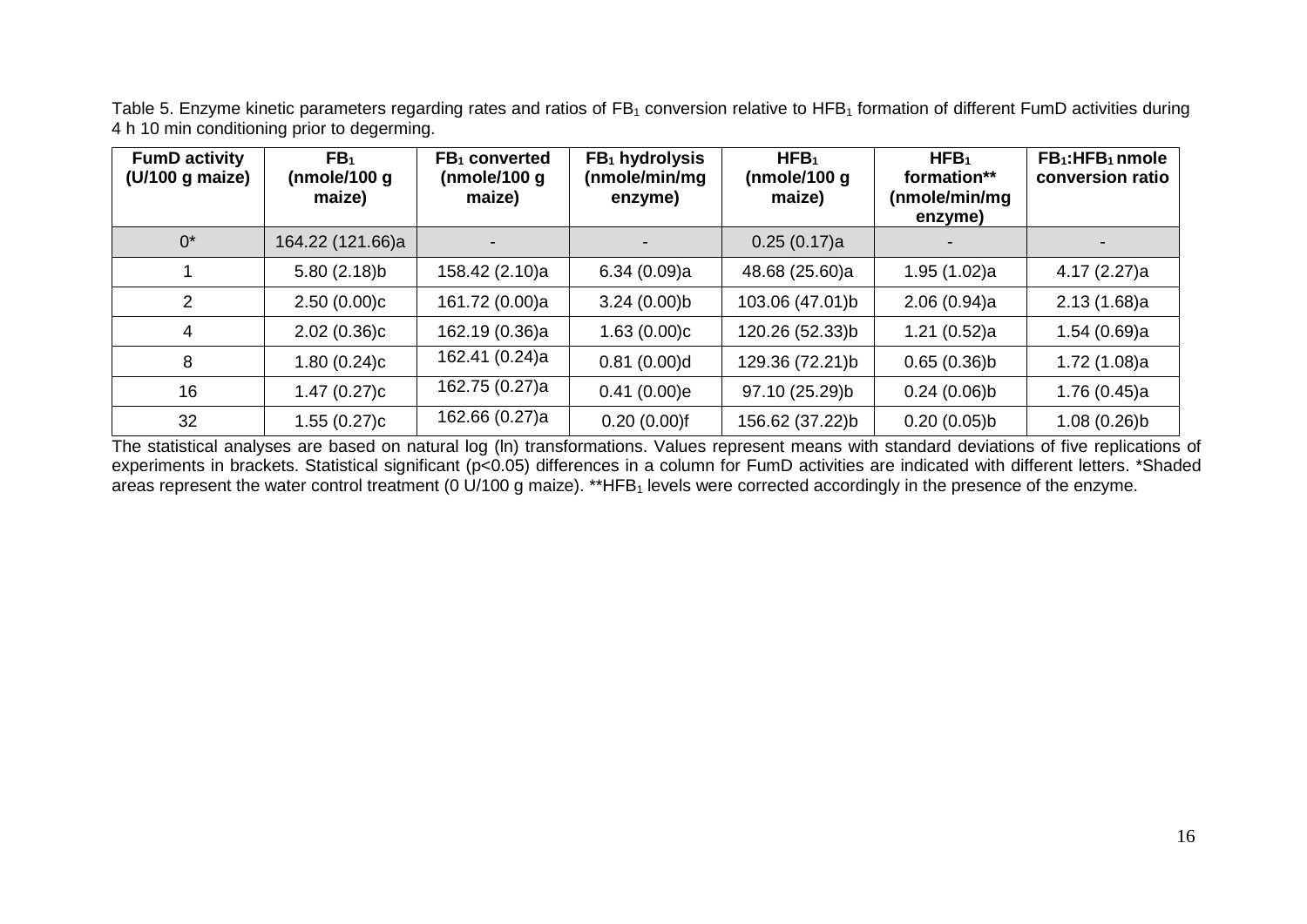

|                              | $FB_{T}$ (µg/kg) | Mean % reduction/ |                    |
|------------------------------|------------------|-------------------|--------------------|
| Milling products(            | $(-)$ FumD       | $(+)$ FumD        | Increase $(-)/(+)$ |
| Special maize meal           | 1213(8)          | 1127 (109)        | (-) 7              |
| Super maize meal             | 374 (48)         | 414 (48)          | $(+)$ 10           |
| Semolina                     | 765 (100)        | 395 (20)          | (-) 48             |
| <b>Total hominy feed</b>     | 5979 (158)       | 65 (14)           | $(-)99$            |
| Reconstructed degermed maize | 719 (54)         | 568 (36)          | $(-) 21$           |
| Reconstructed whole maize    | 2354 (140)       | 445 (39)          | $(-) 81$           |

Figure 2. 2A, Reduction of total FB (FB<sub>T</sub>) during degerming of whole maize in the absence of FumD; 2B, Distribution of  $FB<sub>T</sub>$  in dry milling products as a percentage of the total, in the absence and presence of FumD; and Table insert,  $FB<sub>T</sub>$  levels and percentage FumD-induced reduction in the resultant milling fractions and reconstructed degermed and whole maize. Values represent means with standard deviations of three replicates in brackets.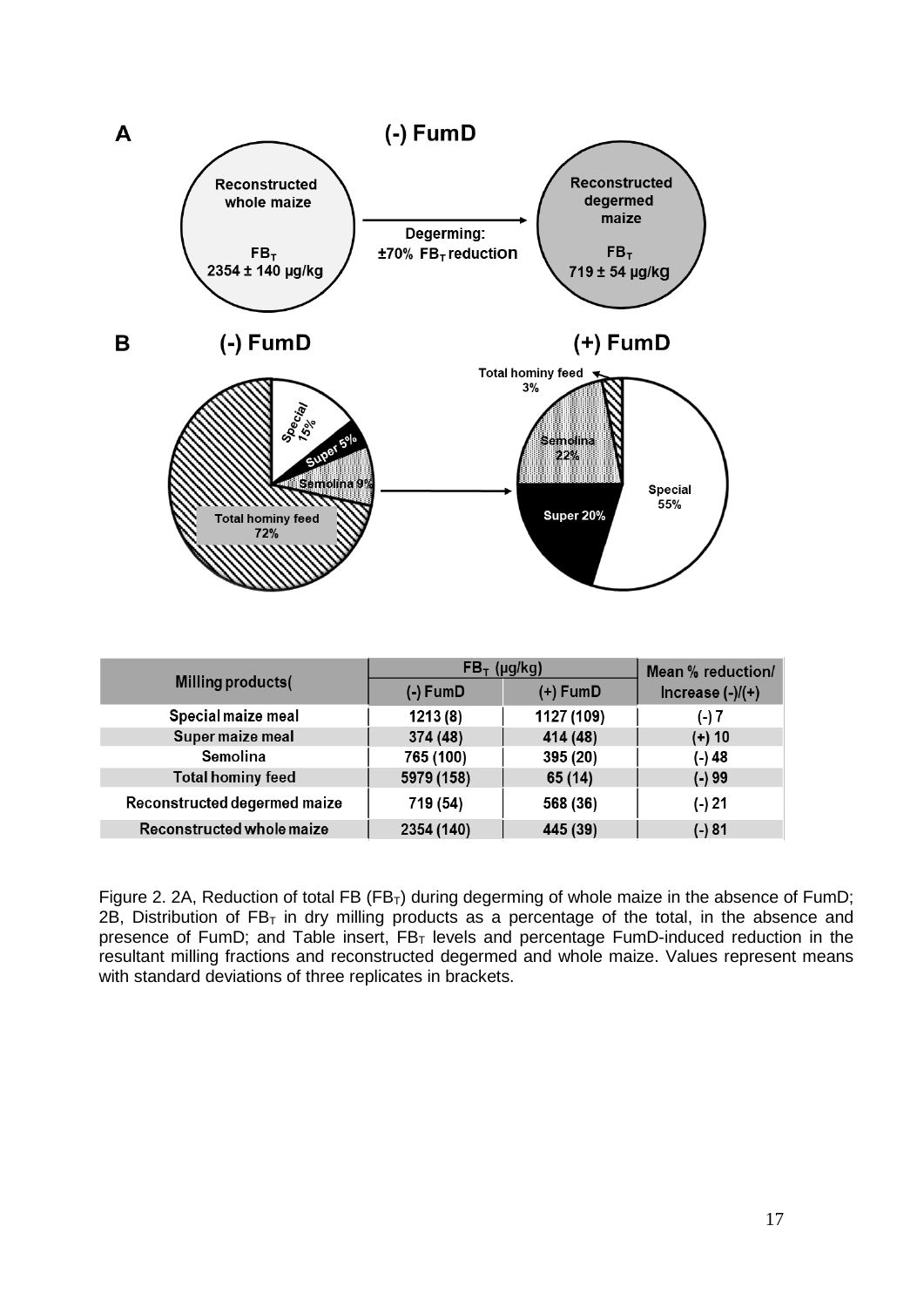| Table 6. FumD (40 U/kg maize) conversion of $FB_1$ into HFB <sub>1</sub> during the full duration of the dry milling |  |  |  |  |
|----------------------------------------------------------------------------------------------------------------------|--|--|--|--|
| protocol as a function of FB <sub>1</sub> to HFB <sub>1</sub> conversion ratios in milling products.                 |  |  |  |  |

| <b>Milling products</b>         | FB <sub>1</sub> | (µmole/kg)  | $%$ FB <sub>1</sub> loss | HFB <sub>1</sub><br>formation* | $FB_1$ :HFB <sub>1</sub> |  |
|---------------------------------|-----------------|-------------|--------------------------|--------------------------------|--------------------------|--|
|                                 | (-) FumD        | (+) FumD    |                          | (µmole/kg)                     | umole ratio              |  |
| Special maize meal              | 0.90(0.03)a     | 0.76(0.04)a | 14.86 (0.99)             | 0.10(0.02)                     | 1.30(0.34)               |  |
| Super maize meal                | 0.27(0.04)b     | 0.29(0.05)b | n/a                      | 0.03(0.00)                     | n/a                      |  |
| Semolina                        | 0.68(0.12)c     | 0.34(0.11)b | 50.59 (15.56)            | 0.17(0.02)                     | 2.01(0.44)               |  |
| Reconstructed<br>whole maize    | 1.93(0.13)d     | 0.34(0.07)b | 82.68 (3.44)             | 1.22(0.10)                     | 1.32(0.0)                |  |
| Reconstructed<br>degermed maize | 0.55(0.02)c     | 0.41(0.03)b | 26.17 (5.82)             | 0.09(0.00)                     | 1.58(0.37)               |  |
| Total hominy feed               | 5.66 (0.19)e    | 0.06(0.02)c | 98.86 (0.33)             | 4.31(0.15)                     | 1.30(0.04)               |  |

Values represent means with standard deviations of three replicates in brackets. The statistical analyses are based on natural log (ln) transformations. Statistical significant (p<0.05) differences in a column between the control and FumD treatments are indicated with different letters. \*HFB<sub>1</sub> levels were corrected accordingly in the presence of the enzyme. n/a, not applicable.

|  |                                                        |  |  |  | Table 7. The nutritional content of the (i) original maize sample, (ii) reconstructed control |  |
|--|--------------------------------------------------------|--|--|--|-----------------------------------------------------------------------------------------------|--|
|  | whole maize, and (iii) reconstructed FumD whole maize. |  |  |  |                                                                                               |  |

| <b>Nutritional</b><br>compound     | <b>Original maize</b><br>sample | <b>Reconstructed</b><br>control whole maize | <b>Reconstructed</b><br><b>FumD whole</b><br>maize |
|------------------------------------|---------------------------------|---------------------------------------------|----------------------------------------------------|
| General (%)                        |                                 |                                             |                                                    |
| Moisture                           | $13.40 \pm 0.00$                | $15.20 \pm 0.00$                            | $14.10 \pm 00$                                     |
| Crude protein                      | $7.85 \pm 1.20$                 | $8.83 \pm 0.04$                             | $8.87 \pm 0.01$                                    |
| Crude fat                          | $4.10 \pm 0.00$                 | $4.30 \pm 0.00$                             | $4.10 \pm 0.00$                                    |
| Total dietary fibre                | $9.35 \pm 0.07$                 | $10.50 \pm 0.14$                            | $10.00 \pm 0.28$                                   |
| Starch content                     | $74.45 \pm 0.92$                | $71.45 \pm 0.35$                            | $72.30 \pm 1.56$                                   |
| Amino acid content (g/100 g maize) |                                 |                                             |                                                    |
| Tryptophane                        | $0.05 \pm 0.00$                 | $0.05 \pm 0.00$                             | $0.05 \pm 0.00$                                    |
| Methionine                         | $0.25 \pm 0.00$                 | $0.26 \pm 0.01$                             | $0.18 \pm 0.00$                                    |
| Cystine                            | $0.25 \pm 0.01$                 | $0.26 \pm 0.02$                             | $0.24 \pm 0.03$                                    |
| Hystidine                          | $0.21 \pm 0.00$                 | $0.20 \pm 0.00$                             | $0.22 \pm 0.00$                                    |
| Serine                             | $0.38 \pm 0.00$                 | $0.38 \pm 0.00$                             | $0.40 \pm 0.00$                                    |
| Arginine                           | $0.36 \pm 0.01$                 | $0.35 \pm 0.00$                             | $0.39 \pm 0.00$                                    |
| Glycine                            | $0.30 \pm 0.00$                 | $0.31 \pm 0.02$                             | $0.32 \pm 0.01$                                    |
| Aspartic acid                      | $0.51 \pm 0.00$                 | $0.49 \pm 0.01$                             | $0.53 \pm 0.01$                                    |
| Glutamic acid                      | $1.41 \pm 0.01$                 | $1.39 \pm 0.01$                             | $1.45 \pm 0.00$                                    |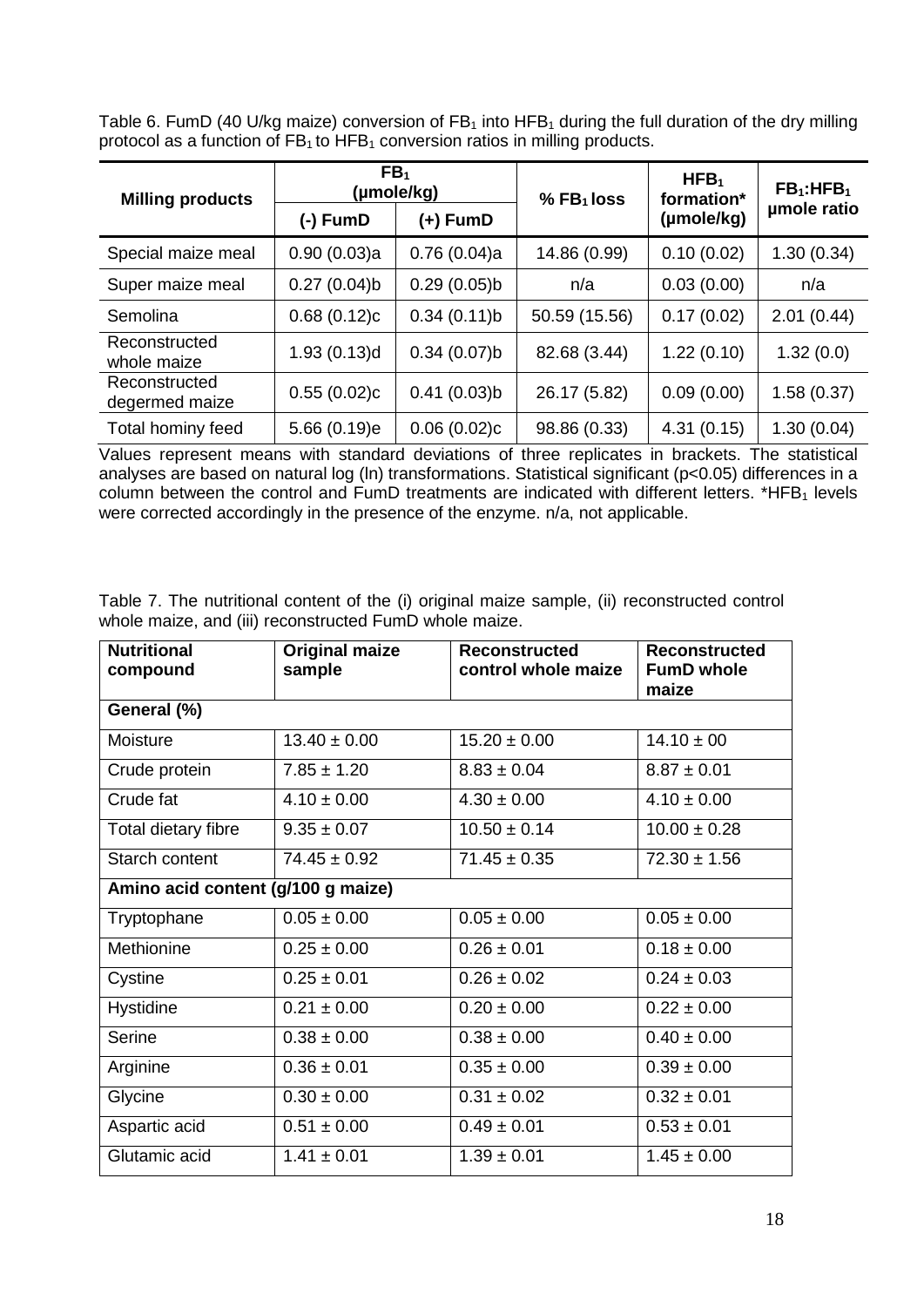| <b>Nutritional</b><br>compound    | <b>Original maize</b><br>sample | <b>Reconstructed</b><br>control whole maize | <b>Reconstructed</b><br><b>FumD</b> whole<br>maize |
|-----------------------------------|---------------------------------|---------------------------------------------|----------------------------------------------------|
| Threonine                         | $0.27 \pm 0.00$                 | $0.27 \pm 0.00$                             | $0.28 \pm 0.00$                                    |
| Alanine                           | $0.56 \pm 0.00$                 | $0.54 \pm 0.00$                             | $0.59 \pm 0.00$                                    |
| Proline                           | $0.68 \pm 0.00$                 | $0.67 \pm 0.01$                             | $0.72 \pm 0.01$                                    |
| Lysine                            | $0.25 \pm 0.00$                 | $0.23 \pm 0.01$                             | $0.24 \pm 0.00$                                    |
| Tyrosine                          | $0.20 \pm 0.01$                 | $0.22 \pm 0.02$                             | $0.21 \pm 0.01$                                    |
| Valine                            | $0.37 \pm 0.01$                 | $0.35 \pm 0.00$                             | $0.37 \pm 0.00$                                    |
| <b>Isoleucine</b>                 | $0.26 \pm 0.01$                 | $0.24 \pm 0.00$                             | $0.27 \pm 0.01$                                    |
| Leucine                           | $0.92 \pm 0.01$                 | $0.88 \pm 0.01$                             | $0.97 \pm 0.01$                                    |
| Phenylalanine                     | $0.38 \pm 0.00$                 | $0.36 \pm 0.01$                             | $0.39 \pm 0.00$                                    |
| Total<br>acid<br>amino<br>content | $7.59 \pm 0.04$                 | $7.41 \pm 0.07$                             | $7.80 \pm 0.07$                                    |

Table 8. The percentage total fatty acid content of the (i) original maize sample, (ii) reconstructed control whole maize, and (iii) reconstructed FumD whole maize.

| <b>Fatty acid</b> | Original<br>composite<br>maize               | <b>Reconstructed</b><br>control maize | <b>Reconstructed</b><br><b>FumD maize</b> |
|-------------------|----------------------------------------------|---------------------------------------|-------------------------------------------|
|                   |                                              | % Total Fatty acids                   |                                           |
| C14:0             | $0.08 \pm 0.01$                              | $0.1 \pm 0.03$                        | $0.08 \pm 0.01$                           |
| C16:0             | $15.24 \pm 0.16$                             | $16.06 \pm 0.89$                      | $15.85 \pm 0.56$                          |
| C16:1n-7          | $0.19 \pm 0.02$                              | $0.20 \pm 0.03$                       | $0.19 \pm 0.01$                           |
| C18:0             | $2.23 \pm 0.18$                              | $2.11 \pm 0.18$                       | $2.18 \pm 0.11$                           |
| $C18:1n-9$        | $24.84 \pm 0.96$                             | $22.98 \pm 1.72$                      | $24.06 \pm 2.18$                          |
| $C18:1n-7$        | $0.72 \pm 0.02$                              | $0.79 \pm 0.05$                       | $0.76 \pm 0.05$                           |
| C18:2n-6          | $54.20 \pm 1.10$                             | $55.04 \pm 0.95$                      | $54.26 \pm 1.57$                          |
| $C18:3n-3$        | $1.34 \pm 0.09$                              | $1.51 \pm 0.17$                       | $1.43 \pm 0.22$                           |
| C20:0             | $0.42 \pm 0.02$                              | $0.40 \pm 0.04$                       | $0.42 \pm 0.04$                           |
| C20:1n-9          | $0.23 \pm 0.01$                              | $0.24 \pm 0.01$                       | $0.24 \pm 0.03$                           |
| Total N-6         | $1892.06 \pm 191.60$                         | $1407.52 \pm 310.31$                  | $1607.46 \pm 184.83$                      |
| Total N-3         | $47.35 \pm 4.02$                             | $38.63 \pm 6.13$                      | $43.00 \pm 6.84$                          |
| <b>Total PUFA</b> | $1939.41 \pm 194.57$<br>$1446.16 \pm 315.86$ |                                       | $1650.47 \pm 188.56$                      |
| <b>Total SATS</b> | $639.03 \pm 59.83$<br>$481.96 \pm 79.04$     |                                       | $559.05 \pm 59.34$                        |
| <b>Total MONO</b> | $907.61 \pm 89.50$                           | $625.26 \pm 165.37$                   | $748.73 \pm 104.62$                       |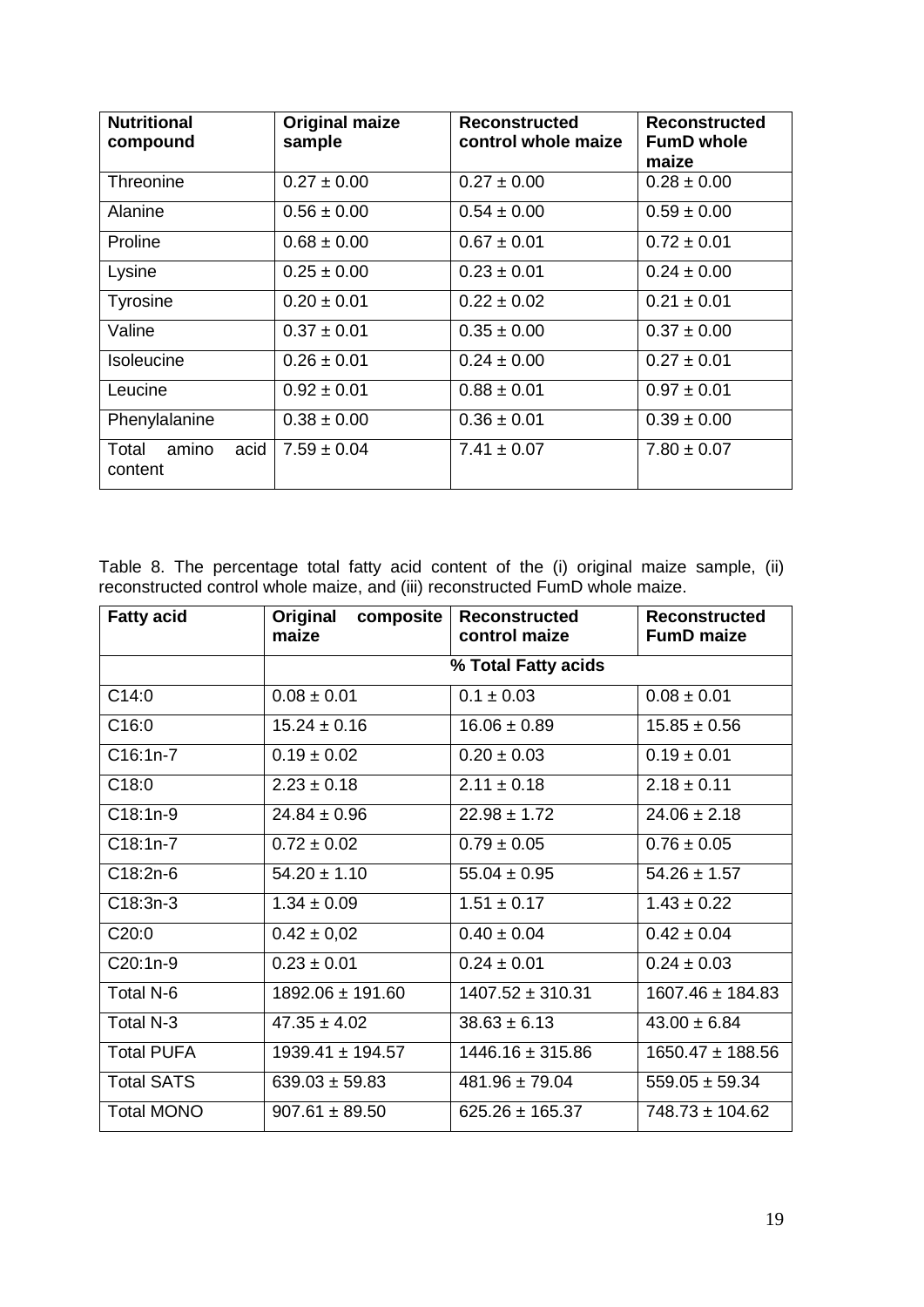#### *8.3.7. Determination of FumD residues and enzyme activity in milling products*

Enzyme residues: Minor signals were observed with the ELISA for control samples (Figure 3). These signals were attributed to non-specific antibody binding. The results indicated FumD residues ( $\pm$  0.007-0.01 mg/100 g maize) in Total Hominy feed, with lower levels in reconstructed maize  $(\pm 0.005 \text{ mq}/100 \text{ q} \text{ m} \text{a} \text{iz})$  and nominal levels in Special and Super maize meal, and Semolina.

Enzyme activity: Samples from the control milling experiment showed no activity (Figure 4). FumD activity was detectable in products following enzymatic milling, i.e. Total Hominy feed (± 1.45-2.45 U/100 g maize), reconstructed FumD whole maize (±1.18 U/100 g maize) and nominal activity in Special and Super maize meal, and Semolina (± 0.25-0.4 U/100 g maize). The reconstructed FumD whole maize represents the original maize subjected to enzymatic milling (40 U FumD/kg maize), and resulted in 30% FumD activity remaining after milling. The results indicated that a proportion of FumD endured the milling process, with activity remaining in products.  $FB<sub>1</sub>$  levels (Progress Reports Project 16/05, 2017 and 2018) and FumD residues and activity levels indicated that the enzyme activity was more concentrated in the surface layers of the maize kernel (Total Hominy feed), though a portion also penetrated the endosperm (Special and Super maize meal, and Semolina products).



Figure 3: FumD (protein residues) concentration (mg/100 g maize) in milling products without (control) and with enzyme (FumD) treatment.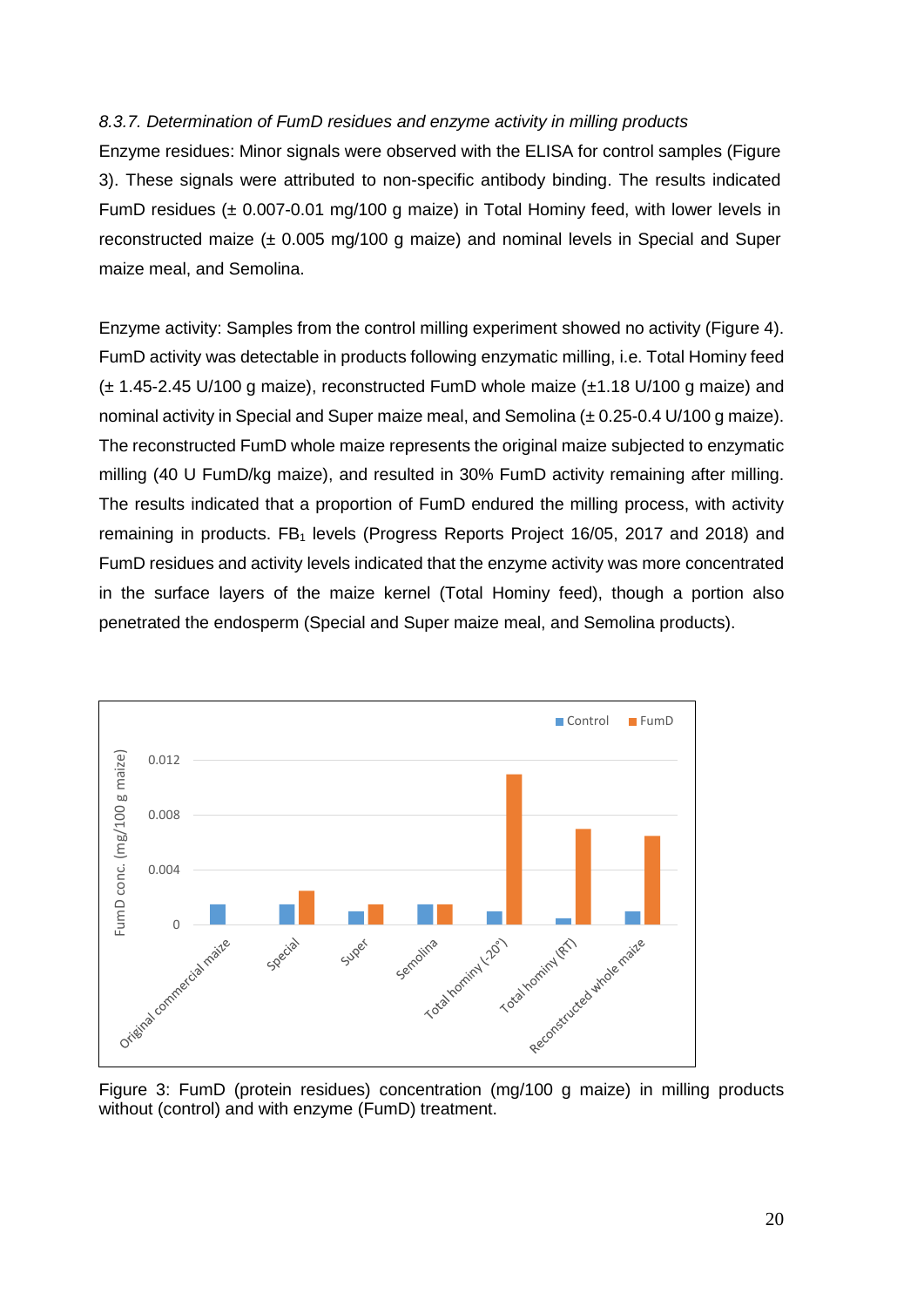

Figure 4: FumD activity (U/100 g maize) in milling products without (control) and with enzyme treatment (FumD).

#### **8.4. Discussion**

Reduction methods to eradicate mycotoxins in food have become important as technological advances provided opportunities to safeguard human populations to their adverse biological effects. Recently, community and technological based methods have been highlighted and their application under different scenarios, underlying the risk to different populations, critically evaluated (Alberts et al. 2016; 2017). Although different models have been proposed, very few has find application to effectively reduce the presence of mycotoxins in feed and food and strict regulations were set in place to control the levels and safeguard humans to the adverse effects.

Fumonisin esterase FumD effectively catalyses the degradation of FB into hydrolysed FB products, which have been shown to correlate with the reduction of toxicity in pigs and poultry (Grenier et al., 2012; Grenier et al., 2017; Masching et al., 2016). This implies that FumD could find commercial application in animal feed to effectively reduce FB exposure with beneficial economic implications. Very few studies have been conducted to utilise FumD to directly benefit humans to the extent that it could be used as a food additive. One such approach has recently been developed whereby a FumD FB reduction method eradicated the mycotoxins in "low" and "high" FB contaminated home-grown maize (Alberts et al., 2019b). The method forms part of community based approaches suggested to find application in subsistence farming communities utilising home-grown maize as main dietary staple and known to be exposed above the tolerable daily intake levels of 2 µg/kg body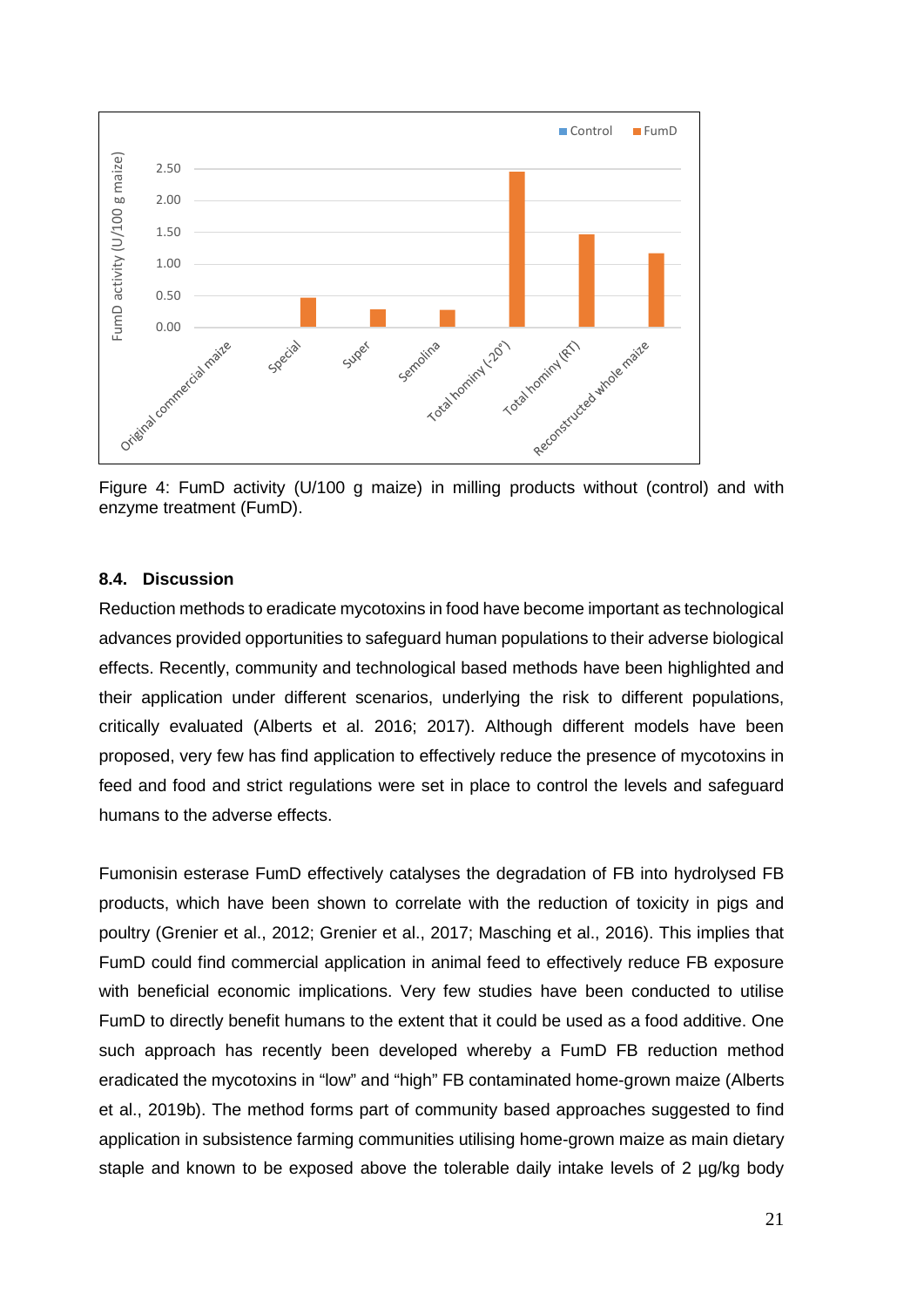weight/day set by the Joint Food and Agriculture Organization of the United Nations (FAO)/World Health Organization (WHO) Expert Committee on Food Additives (JECFA) (Burger et al., 2014; Alberts et al., 2017; Shephard et al., 2019; Tshalibe et al., 2020). The treatment regimen indicated that FumD resulted in up to 80% reduction of  $FB<sub>T</sub>$  levels in "low" and "high" FB contaminated maize and could especially be promising as additive during the customary washing of maize prior to cooking in these community settings and should be further investigated.

At present it is not known whether the FumD FB reduction method could be also introduced during commercial milling practices of maize to facilitate FB degradation and reduce the levels in the products intended for human and animal food and feed. The current study evaluated the efficacy of FumD FB reduction method during commercial dry milling of maize and whether it could modulate the distribution of FB and HFB $<sub>1</sub>$  in milling products.</sub> Differences in milling practices, kernel characteristics and the large quantities of maize utilised complicates the accurate assessment of distribution patterns of mycotoxin into the different products (Burger et al., 2013). Experimental milling under controlled conditions, however, provide more accurate distribution patterns of the mycotoxins between the different milling products, which could provide a basis for application in commercial settings. A recent study indicated that milling utilising an experimental dry milling plant, reduced mycotoxins FB, deoxynivalenol (DON) and zearalenone (ZEA) in milling fractions, whilst it was concentrated in "Total hominy Feed" generally intended for animal feed (Burger et al., 2013). The present study outlay provides a unique opportunity to investigate the role of the FumD on the reduction and distribution of FB and  $HFB<sub>1</sub>$  in different milling products.

In the current study, effective de-esterification of FB resulted in ≥96% reduction in the presence of FumD (1 U/L) during the conditioning phase prior to degerming. A lower enzyme activity (1-4 U/100 g maize) suspended in a small volume of water  $(\pm 4 \text{ ml}/100 \text{ q} \text{ maize})$ , was used during the conditioning step, while a far higher enzyme activity (20 and 200 U/100 g maize) in a total volume of 200 ml was used during the FB FumD reduction method to obtain ≥80% FB reduction (Alberts et al., 2019). Comparing the FB<sub>1</sub> conversion kinetics between the two methods after a period of 4 h 10 min, a rate of between 1 to 5 nmole/min/mg protein was obtained for "low" and "high" FB contaminated maize when using 20 U FumD/100 g maize with the FB FumD reduction method versus that of 0.4 and 0.2 nmole/min/mg protein for 16 and 32 U FumD/100 g maize during dry milling, respectively. For the "low" FB contaminated maize (Alberts et al., 2019b), which was more aligned to the current study, an approximately 2.5 difference existed in the conversion rate. Therefore, it seems that the enzyme was more active in the presence of an increased level of water, i.e.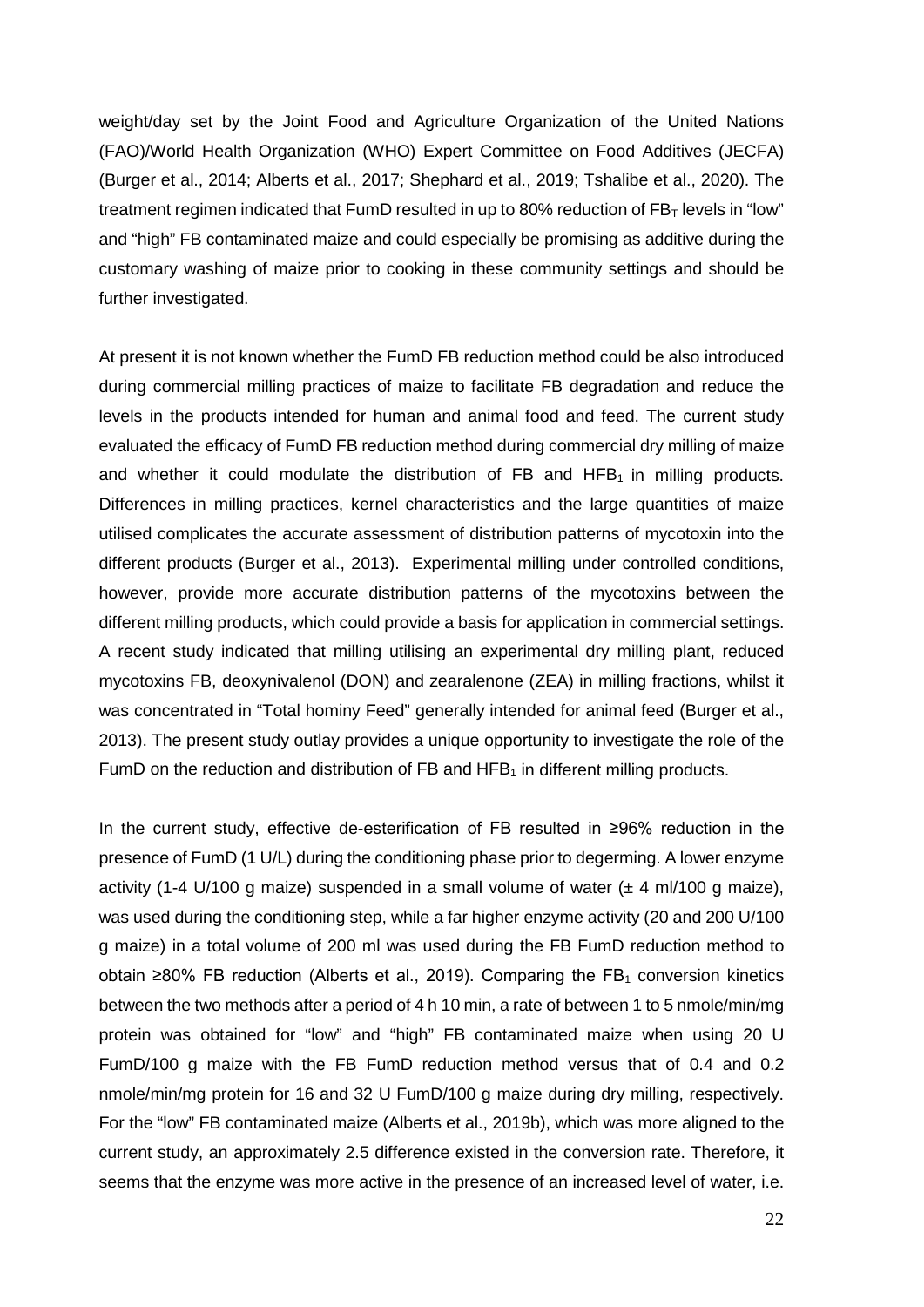a higher humidity when compared to the optimal humidity that prevail during dry milling, which is restricted to between 14.5 and 16.5%.

The FB conversion kinetics seems to be determined by softening of the pericarp that facilitate the diffusion rate and availability of FB to the enzyme at the kernel/enzyme aqueous interphase as a function of the time, which occur much readily in the presence of water. When considering the  $FB<sub>1</sub>$  to HFB<sub>1</sub> conversion the extent of fungal damage and FB contamination to the maize pericarp/endosperm is a determining factor for the amount of enzyme required for maximum  $FB<sub>1</sub>$  hydrolysis, yielding a 1:1 ratio (Alberts et al., 2019b). The addition of a small volume enzyme solution, which is fully absorbed during conditioning and results in softening and loosening of the pericarp enhances contact with the enzyme. In the current experimental outlay, the optimal conversion was obtained in the presence of 4 U/100g maize and above when considering the  $FB_1$  conversion rate (1.63 nmole/min/mg protein) and  $FB_1:HFB_1$  ratio approaching 1:1. However, it should be recognised that partial hydrolysed forms is likely to exist prohibiting accurate conversion kinetics. FB in commercial maize are likely to occur mainly on the pericarp of kernels and is therefore easily accessible to the enzyme hence facilitates enzyme efficacy. The decreased conversion rates as a function of increased FumD enzyme activity could therefore be related to substrate limitation/accessibility when utilising excess enzyme activities as suggested previously (Alberts et al., 2019b).

The efficacy of FumD during the conditioning phase of maize could be related, as mentioned above, to the accessibility of FB which is mainly located in the outer pericarp layer of the maize kernel. This became evident that most prominent reduction of FB was observed in Total hominy feed representing ±30% of maize, while Super maize meal, equivalent to maize grits, and Special maize meal, similar to maize flour, (Burger et al., 2013) products showed very little reduction in the presence of FumD. The slight reduction and/or increase in  $FB_T$ levels in Special and Super maize meal could also be related to the large variation in FB analyses between maize batches selected for the current study, which is known to prevail due to the random distribution of infected kernels throughout a specific sample within a single season and growing region (Saunders et al., 2001; Janse van Rensburg et al., 2011; Mogensen et al, 2011). Therefore, FumD treatment during dry milling did not affect  $FB<sub>T</sub>$ levels in these products, while a different reduction efficacy is noticed when considering the Semolina milling product known to contain more hominy feed (Burger et al., 2013). With regards to the effect on the nutritional composition of maize, FumD treatment had no significant (p>0.05) effect on the amino acid, dietary fibre, starch, crude fat and total fatty acid composition. Determination of the levels of enzyme residues and enzyme activity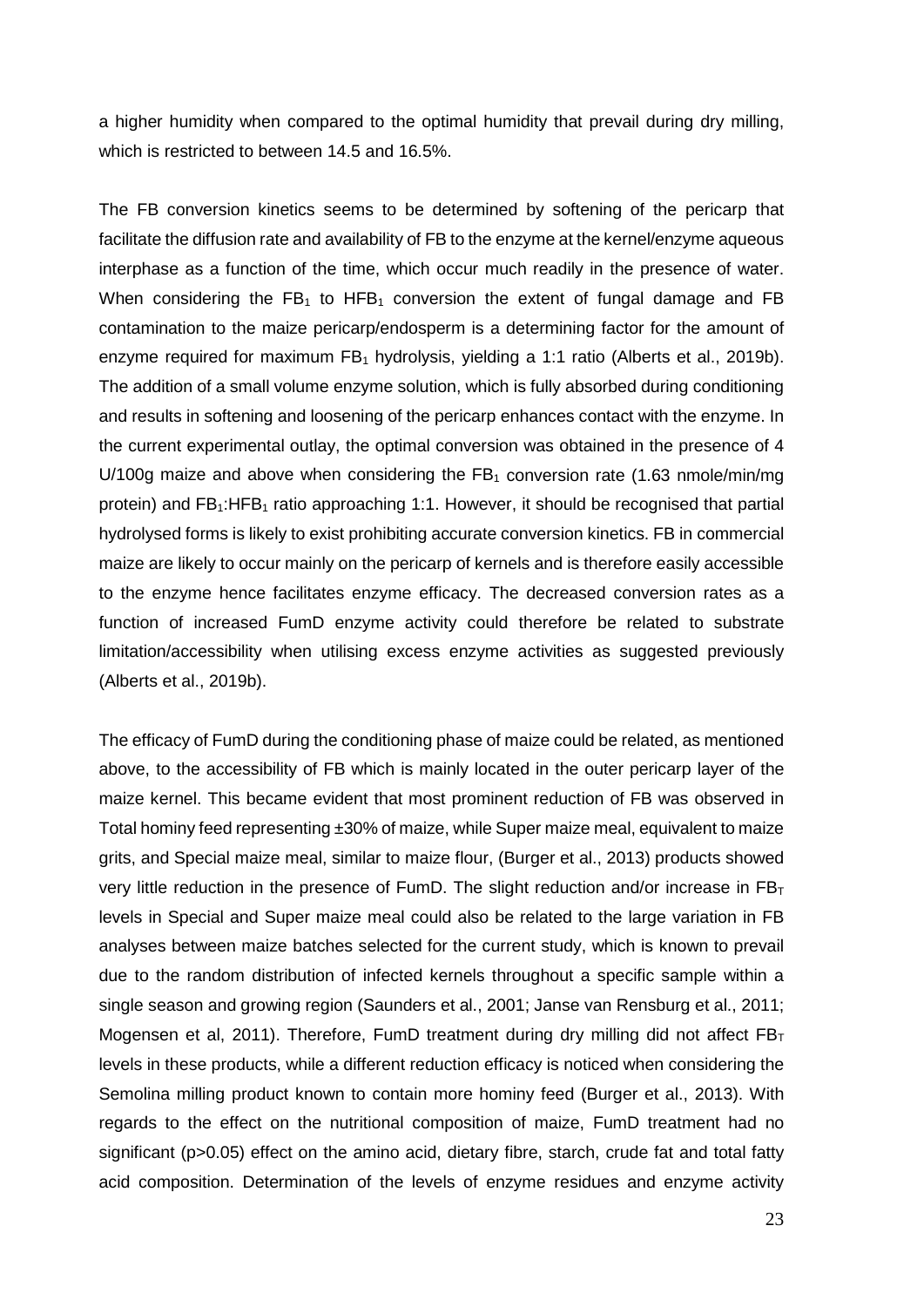provided information on the penetration of the enzyme into kernel layers and enzyme remaining in products. FumD residues were present in Total Hominy feed  $(\pm 0.007 - 0.01)$ mg/100 g maize), with lower levels in reconstructed maize  $(\pm 0.005 \text{ mg}/100 \text{ g} \text{ ma} \text{ize})$  and nominal levels in Special and Super maize meal, and Semolina. FumD activity was detectable in products following enzymatic milling, i.e. Total Hominy feed (± 1.45-2.45 U/100 g maize), reconstructed FumD maize (±1.18 U/100 g maize) and nominal activity in Special and Super maize meal, and Semolina  $(\pm 0.25 - 0.4 \text{ U}/100 \text{ g}$  maize).

The current study suggests that incorporation of FumD during the dry milling process could be beneficial not only for the animal feed industry but could also have important implications for human nutrition. Maize bran is considered one of the most valuable feed ingredients (KBAF, 2020). It contains minerals, crude proteins, crude fat, crude fibers lignin and starch as well as insoluble ash and fatty acids. It is also considered an excellent source of energy for livestock. When mixed with other feed ingredients, it produces best results in the quality of meat and eggs in birds, increased milk production in dairy cattle, as well the quality of fish meat. The co-products of ethanol production from maize, i.e. wet and dry distillers' grains and solubles (WDG and DDGS), are increasingly being marketed as protein-rich and costsaving inclusion in livestock and poultry feed (Wu and Munkfold, 2008). As low grade maize is generally used for ethanol production, high concentrations of fumonisins (>4 mg/kg) are measured in WDG and DDGS following the fermentation and distillation processes during which the fumonisins are  $\pm$  2-fold concentrated. This could result in economic losses of millions of dollars in the USA, specifically in the pig industry. FumD could significantly reduce the level of  $FB<sub>T</sub>$  in WDG and DDGS, thereby provide support for the increasing demand for incorporation into animal feed. With respect to health food products, the extended use of the bran component (germ, hull and pericarp) of Total hominy feed could have significant economic implications. Total hominy feed, although it is mainly utilised for animal foods, contain bran which is considered a popular health food as it contains a wide range of phytochemicals (Ai and Jane, 2016). In addition, maize flour could be enriched with these constituents to provide a product with higher bioactive compounds than the more refined products such as the Special and Super maize meal to enhance its health beneficial properties. Studies indicated that the regular consumption of whole grain maize lowers the risk of developing chronic diseases such as cardiovascular disease, type 2 diabetes, and obesity and improves digestive health (Sheng et al., 2018).

The prominent reduction of FB levels in Total hominy feed following FumD dry milling could open up new applications for this product: (i) incorporation as a source of maize bran in maize-based foods intended for human consumption (Ai and Jane, 2016), and (ii) extended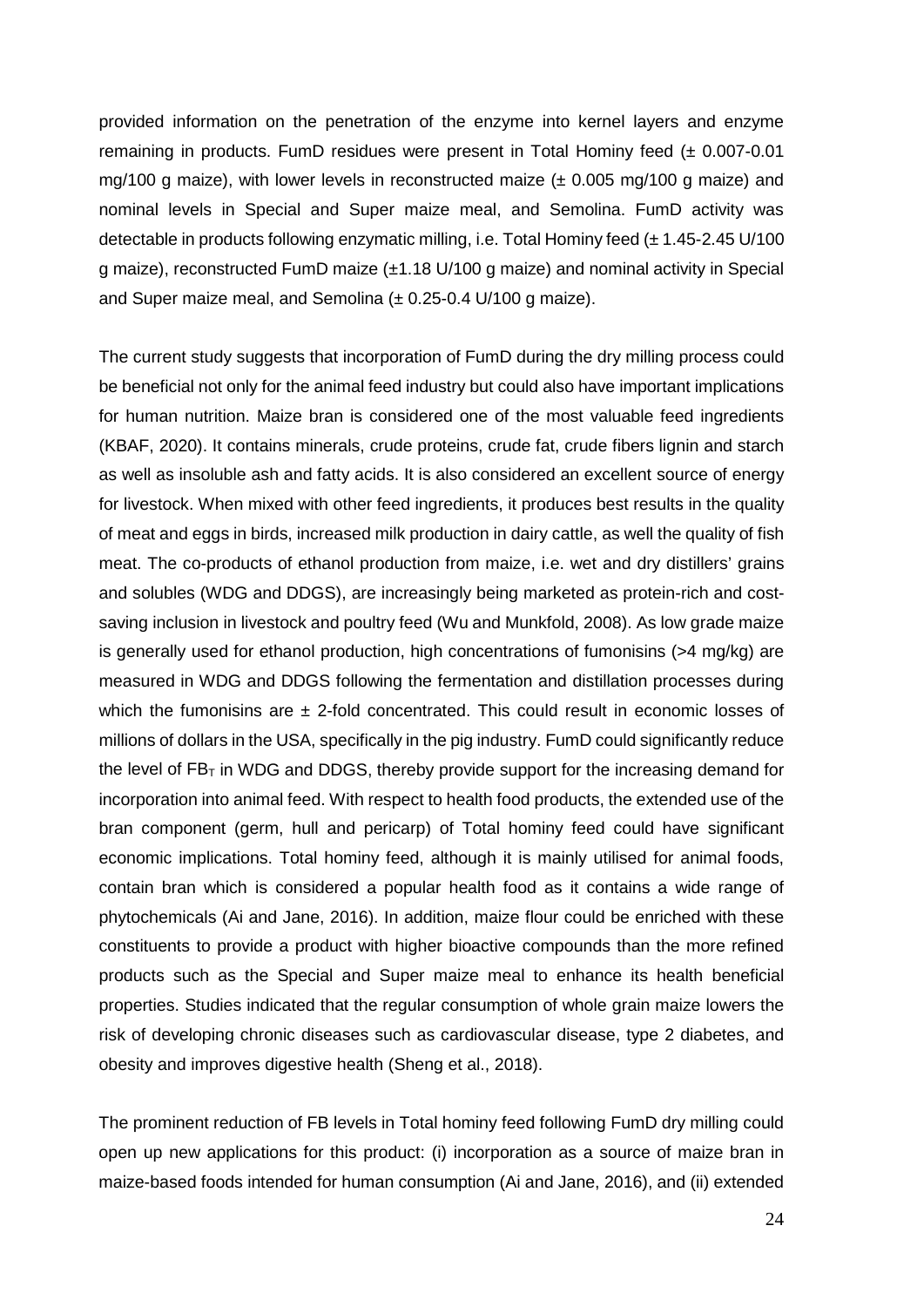use in the animal feed industry providing a far safer product. The adaption of enzymatic detoxification of FB could provide an alternative approach to reduce exposure specifically when considering the animal feed industry. In summary, the current study demonstrated effective FumD detoxification in a commercial experimental pilot milling plant utilizing commercial maize. Cost effectiveness of upscaling the method to an industrial level, requiring up to 40 000 U FumD/ton maize will depend on the commercial value of the Total hominy feed lacking  $FB<sub>T</sub>$  before such an expenditure could be considered.

#### **8.5. References**

- 1. Ai, Y., & Jane, J-L. (2016). Macro nutrients in corn and human nutrition. *Comprehensive reviews in Food Science and Food Safety, 15*, 581-598.
- 2. Alberts, J.F., Lilly, M., Rheeder, J.P., Burger, H.M., Shephard, G.S., & Gelderblom, W.C.A. (2017). Technological and community-based methods to reduce mycotoxin exposure. *Food Control, 73*, 101-109.
- 3. Alberts, J., Rheeder, J., Gelderblom, W., Shephard, G., & Burger, H-M. (2019a). Rural subsistence maize farming in South Africa: Risk assessment and intervention models for reduction of exposure to mycotoxins. *Toxins, 11,* 334, doi:10.3390/toxins11060334.
- 4. Alberts, J.F., Schatzmayr, G., Moll, W-D., Davids, I., Rheeder, J.P., Burger, H-M., Shephard, G.S., & Gelderblom WCA. (2019b). Detoxification of the fumonisin mycotoxins in maize: an enzymatic approach. *Toxins*, *11*, 523; doi:10.3390/toxins11090523.
- 5. Alberts, J.F., van Zyl, W.H., & Gelderblom, W.C.A. (2016). Biologically based methods for control of fumonisin-producing *Fusarium* species and reduction of the fumonisins. *Frontiers in Microbiology*, *7*, 548. doi: 10.3389/fmicb.2016.00548.
- 6. Brera, C., Debegnach, F., Grossi, S., & Miraglia, M. (2004). Effect of industrial processing on the distribution of fumonisin B1 in dry milling corn fractions. *Journal of Food Protection*, *67*, 1261- 1266.
- 7. Burger H-M., Lombard, M.J., Shephard, G.S., Danster-Christians, N., & W.C.A. Gelderblom. (2014). Development and evaluation of a sensitive mycotoxin risk assessment model (MYCORAM). *Toxicological Sciences*, *141*, 387-397.
- 8. Burger, H-M., Lombard, M.J., Shephard, G.S., Rheeder, J.P., & van der Westhuizen, L. (2010). Dietary fumonisin exposure in a rural population of South Africa. *Food and Chemical Toxicology, 48*, 210-2108.
- 9. Burger, H-M., Shephard, G.S., Louw, W., Rheeder, J.P., & Gelderblom, W.C.A. (2013). The mycotoxin distribution in maize milling fractions under experimental conditions. *International Journal of Food Microbiology, 165*, 57-64.
- 10. Cawood, M.E., Gelderblom, W.C.A., Vleggaar, R., Behrend, Y., Thiel, P., & Marasas, W.F.O. (1991). Isolation of the fumonisins: a quantitative approach. *Journal of Agricultural and Food Chemistry, 39*, 1958-1962.
- 11. DoH, South African National Department of Health. (2016). Regulations governing tolerances for fungus-produced toxins in foodstuffs: Amendment. Government Notices, Government Gazette, Vol. 40250, pp. 4–5.
- 12. Eckhoff, S.R. Mize/Dry milling. In Encyclopedia of Grain Science, 1st ed.; Wrigley, C., Walker, C., Corke, H., Eds.; Elsevier: Oxford, UK, 2004; pp. 216–225, ISBN 9780080926636.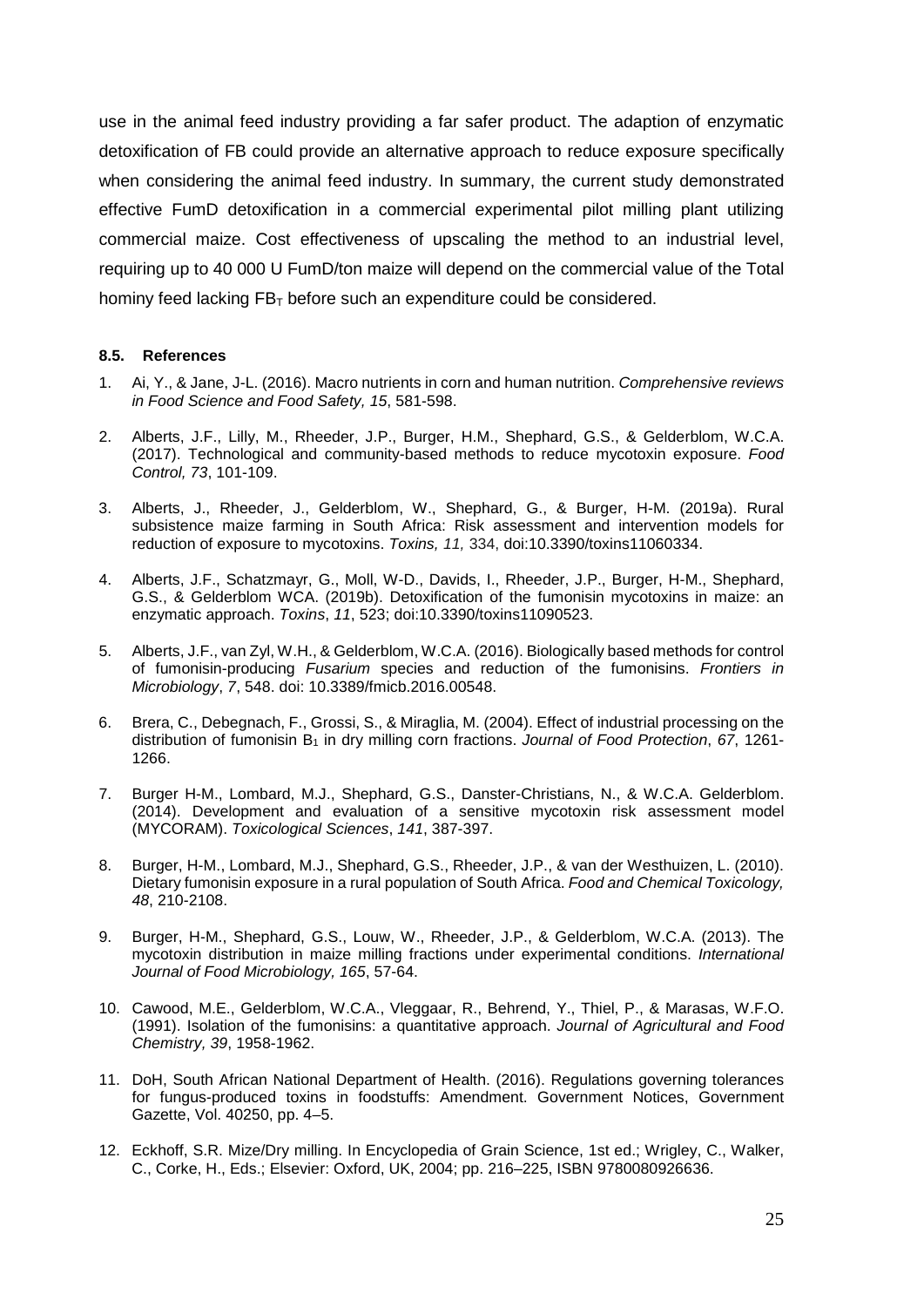- 13. Folch, J., & Sloane Stanley, G.H. (1957). A simple method for the isolation and purification of total lipids from animal tissues. *J. Biol. Biochem. 22*6, 497-509.
- 14. Gelderblom, W.C.A., Cawood, M.E., Snyman, S.D., Vleggaar, R., & Marasas, W.F.O. (1993). Structure-activity relationships of fumonisins in short-term carcinogenesis and cytotoxicity assays. *Food Chemistry and Toxicology*, *31*, 407-414.
- 15. Grenier, B., Bracarense,A.F.L., Schwartz, H.E., Lucioli, J., Cossalter, A., Moll, W-D., Schatzmayr, G., & Oswald, I.P. (2012). Biotransformation approaches to alleviate the effects induced by *Fusarium* mycotoxins in Swine. Agricultural and *Food Chemistry*, *61,* 6711−6719.
- 16. [Grenier,](https://www.ncbi.nlm.nih.gov/pubmed/?term=Grenier%20B%5BAuthor%5D&cauthor=true&cauthor_uid=29053869) B., [Schwartz-Zimmermann,](https://www.ncbi.nlm.nih.gov/pubmed/?term=Schwartz-Zimmermann%20HE%5BAuthor%5D&cauthor=true&cauthor_uid=29053869) H.E., [Gruber-Dorninger,](https://www.ncbi.nlm.nih.gov/pubmed/?term=Gruber-Dorninger%20C%5BAuthor%5D&cauthor=true&cauthor_uid=29053869) C., [Dohnal,](https://www.ncbi.nlm.nih.gov/pubmed/?term=Dohnal%20I%5BAuthor%5D&cauthor=true&cauthor_uid=29053869) I., [Aleschko,](https://www.ncbi.nlm.nih.gov/pubmed/?term=Aleschko%20M%5BAuthor%5D&cauthor=true&cauthor_uid=29053869) M., [Schatzmayr,](https://www.ncbi.nlm.nih.gov/pubmed/?term=Schatzmayr%20G%5BAuthor%5D&cauthor=true&cauthor_uid=29053869) G., [Moll,](https://www.ncbi.nlm.nih.gov/pubmed/?term=Moll%20WD%5BAuthor%5D&cauthor=true&cauthor_uid=29053869) W-D., & [Applegate,](https://www.ncbi.nlm.nih.gov/pubmed/?term=Applegate%20TJ%5BAuthor%5D&cauthor=true&cauthor_uid=29053869) T.J. (2017). Enzymatic hydrolysis of fumonisins in the gastrointestinal tract of broiler chickens. *[Poultry Science, 9](https://www.ncbi.nlm.nih.gov/pmc/articles/PMC5850661/)6*, 4342-4351.
- 17. Heinl, S., Hartinger, D., Thamhesl, M., Kunz-Vekiru, E., Krska, R., Schatzmayr, G., Moll, W., & Grabherr, R. (2010). Degradation of fumonisin  $B_1$  by the consecutive action of two bacterial enzymes. *Journal of Biotechnology, 145*, 120-129.
- 18. Janse van Rensburg, J., Flett, B.C., McLaren, N.W., & Mc Donald, A.H. (2011). Sampling variation in the quantification of fumonisins in maize samples. *South African Journal of Plant and Soil*, *28*, 90-96.
- 19. KBAF. (2020). Kitale Best Animal Feeds. Benefits and uses of maize bran. Available online: <https://kitalebestanimalfeeds.com/2018/09/07/benefits-and-uses-of-maize-bran/> (Accessed 9 May 2020).
- 20. Kent, N.L., & Evers, D. Dry milling. In *Kent's technology of cereals. An introduction for students of food science and agriculture,* 5th Edition*;* Rosenstrater, K., Evers, A., Eds.; Woodhead Publishing: Cambridge, United Kingdom; 2017; pp. 421-514; ISBN 9780081005293.
- 21. Masching, S., Naehrer, K., Schwartz-Zimmermann, H-E., Sãrãndan, M., Schaumberger, S., Dohnal, I., Nagl, V., & Schatzmayr, D. (2016). Gastrointestinal degradation of fumonisin B<sub>1</sub> by carboxylesterase FumD prevents fumonisin induced alteration of sphingolipid metabolism in turkey and swine. *Toxins*, *8*, 84; doi:10.3390/toxins8030084.
- 22. [Mogensen,](https://www.tandfonline.com/author/Mogensen%2C+JM) J.M., [Sørensen,](https://www.tandfonline.com/author/S%C3%B8rensen%2C+SM) S.M., [Sulyok,](https://www.tandfonline.com/author/Sulyok%2C+M) M., [van der Westhuizen,](https://www.tandfonline.com/author/van+der+Westhuizen%2C+L) L.[, Shephard,](https://www.tandfonline.com/author/Shephard%2C+GS) G.S.[, Frisvad,](https://www.tandfonline.com/author/Frisvad%2C+JC) J.C., Thrane, U., Krska, R., & Nielsen, K.F. (2011). Single-kernel analysis of fumonisins and other fungal metabolites in maize from South African subsistence farmers. *[Food Additives and](https://www.tandfonline.com/toc/tfac20/current)  [Contaminants](https://www.tandfonline.com/toc/tfac20/current)*, *28*, 1724-1734.
- 23. NCSS 11 Statistical Software. (2016). NCSS, LLC. Kaysville, Utah, USA. Available online: [ncss.com/software/ncss](https://protect-za.mimecast.com/s/vQGbBVF9m6d9Uw) (accessed 30 May 2019).
- 24. Sharma, V., Moreau, R.A., & Singh, V. (2008). Increasing the value of hominy feed as a coproduct by fermentation. *[Applied Biochemistry and Biotechnology](https://www.ncbi.nlm.nih.gov/pubmed/18401745)*, *149*,145-53.
- 25. Saunders, D.S., Meredith, F.I., & Voss, K.A. (2001). Control of Fumonisin: Effects of Processing. *Environmental Health Perspectives*, *109*, 333-336.
- 26. Shephard, G.S., Burger H-M., Rheeder, J.P., Alberts, J.F., & Gelderblom, W.C.A. (2019) The effectiveness of regulatory maximum levels for fumonisin mycotoxins in commercial and subsistence maize crops in South Africa. *Food Control, 97*, 77-80.
- 27. Smuts C.M., Weich H.F.H., Weight M.J., Faber M., Kruger M., Lombard C.J., & Benadé A.J.S. (1994). Free cholesterol concentrations in the high-density lipoprotein subfraction-3 as a risk indicator in patients with angiographically documented coronary artery disease. *Cor. Art. Dis. 5,* 331-338.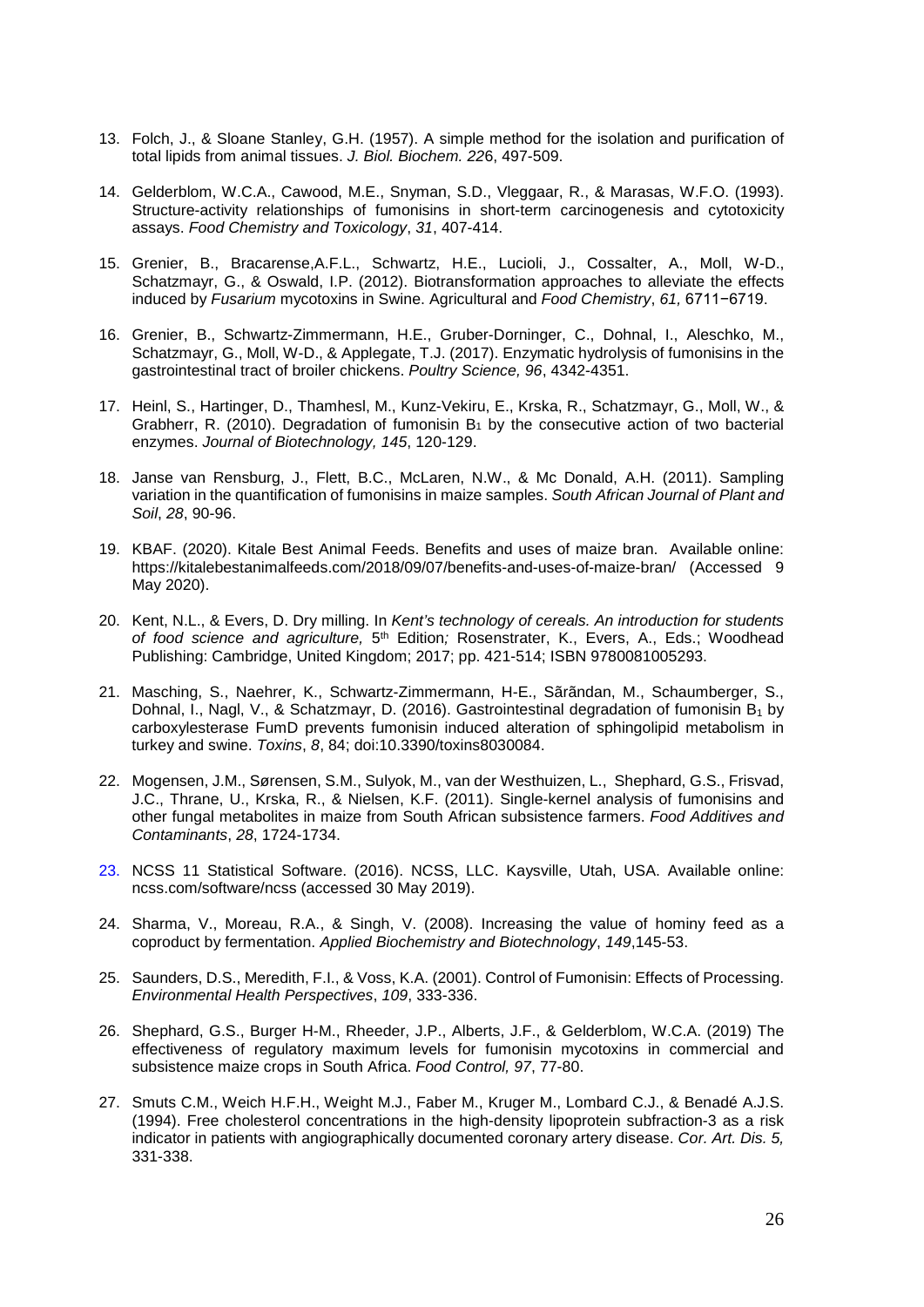- 28. Tshalibe, R.S., Rheeder, J.R., Alberts, J.F., Taljaard-Krugell, C., Gelderblom, W.C.A., Shephard, G.S., Lombard, M.J., & Burger, H-M. (2020). Multi-mycotoxin exposure of children (0 - 24 months) in rural maize-subsistence farming areas of the Eastern Cape Province, South Africa. *World Mycotoxin Journal.* ISSN 1875-0796 online, DOI 10.3920/WMJ2019.2439.
- 29. Sharma, V., Moreau, R.A., & Singh, V. (2008). Increasing the value of hominy feed as a coproduct by fermentation. *[Applied Biochemistry and Biotechnology](https://www.ncbi.nlm.nih.gov/pubmed/18401745)*, *149*,145-53.
- 30. Sheng, S., Li, T., & Liu, R. (2018). Corn phytochemicals and their health benefits. *Food Science and Human Wellness, 7*, 185-195.
- 31. Sukhija, P.S., & Palmquist, D.L. (1988). Rapid method for determination of total fatty acid content and composition of feedstuff and feces. *J. Agric. Food Chem. 36*, 1202-1206.
- 37. Ulberth, F., & Henninger, M. (1992). One-step extraction/methylation method for determining the fatty acid composition of processed foods. *JAOCS 69,* 174-177.
- 38. Udomkun, P., Wiredu, A.N., Nagle, M., Bandyopadhyay, R., Müller, J., & Vanlauwe, B. (2017). Mycotoxins in Sub-Saharan Africa: Present situation, socio-economic impact, awareness, and outlook. *Food Control, 72*, 110–122.
- 39. Vanara, F., Scarpino, V., & Blandino, M. (2018). Fumonisin distribution in maize dry-milling products and by-products: impact of two industrial degermination systems. *Toxins 10*, 357; doi:10.3390/toxins10090357.
- 40. Whitney, M.B., Hess, B.W., Kaltenbach, J.E., Harlow, H.J., & Rule, D.C. (1999). Direct transesterification of lipids from feedstuffs and ruminal bacteria. *Can. J. Anim. Sci. 7*9, 247–249.
- 41. Wu, F., & Munkvold, G.P. (2008). Mycotoxins in ethanol co-products: Modelling economic impacts on the livestock industry and management strategies. *Journal of Agricultural and Food Chemistry, 56,* 3900–3911.

| <b>Expected outputs</b>                      | <b>Numbers</b> | <b>Achieved</b><br>(yes/no<br>or $n.a.$ )                                                                                                                                                                                                                                                                                                                                               | Nature of output e.g. title of papers,<br>description, etc.                                                                                                                                                                                                                |
|----------------------------------------------|----------------|-----------------------------------------------------------------------------------------------------------------------------------------------------------------------------------------------------------------------------------------------------------------------------------------------------------------------------------------------------------------------------------------|----------------------------------------------------------------------------------------------------------------------------------------------------------------------------------------------------------------------------------------------------------------------------|
| $\overline{2}$<br>Yes.<br>Scientific papers: |                | 1. Tshalibe RS, Rheeder JP, Alberts JF,<br>Taljaard-Krugell C, Gelderblom WCA, Shephard<br>GS, Lombard MJ, Burger H-M. 2020. Multi-<br>mycotoxin exposure of children (0 - 24 months) in<br>rural maize-subsistence farming areas of the<br>Eastern Cape Province, South Africa. World<br>Mycotoxin Journal. ISSN 1875-0796 online, DOI<br>10.3920/WMJ2019.2439. (Impact factor: 2.406) |                                                                                                                                                                                                                                                                            |
|                                              |                |                                                                                                                                                                                                                                                                                                                                                                                         | 2. Alberts JF, Schatzmayr G, Moll W-D, Davids<br>I, Rheeder JP, Burger H-M, Shephard GS,<br>Gelderblom WCA. 2019. Detoxification of the<br>fumonisin mycotoxins in maize: an enzymatic<br>approach. Toxins 11, 523,<br>doi:10.3390/toxins11090523<br>(Impact factor 3.895) |

#### *9. Scientific outputs*

#### *9.1 Outputs of project as stated in the application*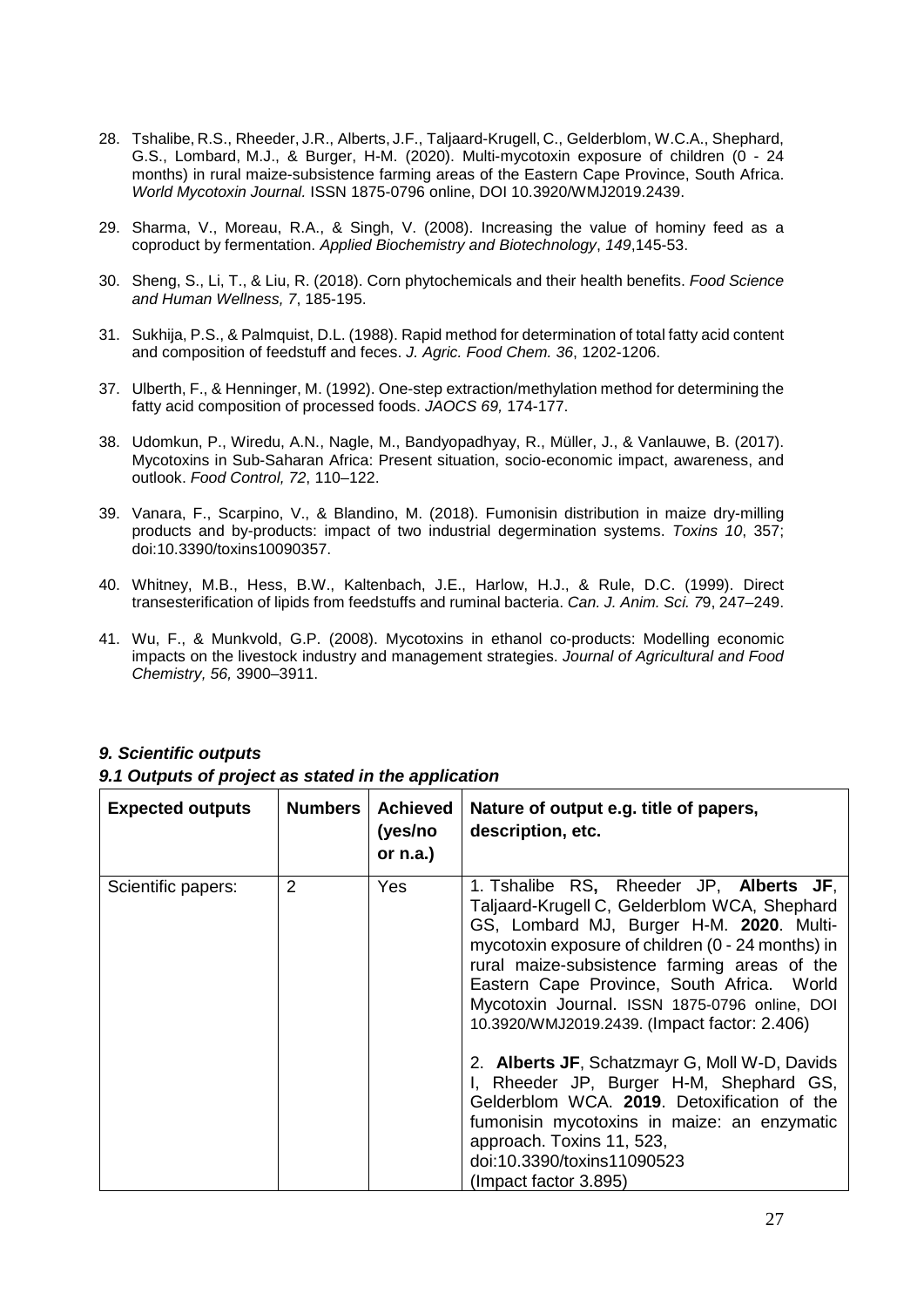| <b>Expected outputs</b> | <b>Numbers</b> | <b>Achieved</b><br>(yes/no<br>or $n.a.$ ) | Nature of output e.g. title of papers,<br>description, etc.                                                                                                                                                                                                                                                     |
|-------------------------|----------------|-------------------------------------------|-----------------------------------------------------------------------------------------------------------------------------------------------------------------------------------------------------------------------------------------------------------------------------------------------------------------|
|                         |                |                                           | 3. Alberts J, Rheeder J, Gelderblom W,<br>Shephard<br>G, Burger H-M.<br>2019.<br>Rural<br>Subsistence Maize Farming in South Africa: Risk<br>assessment and intervention<br>models<br>for<br>reduction of exposure to mycotoxins. Toxins.<br>doi:10.3390/toxins11060334.<br>(Impact factor 3.895).              |
|                         |                |                                           | 4. Shephard GS, Burger H-M, Rheeder JP,<br>Alberts JF, Gelderblom WCA. 2019. The<br>effectiveness of regulatory maximum levels for<br>fumonisin mycotoxins in commercial<br>and<br>subsistence maize crops in South Africa. Food<br>Control 97, 77-80. (Impact factor 4.248)                                    |
|                         |                |                                           | 5. Alberts JF, Lilly M, Rheeder JP, Burger HM,<br>Shephard GS, Gelderblom WCA.<br>2017.<br>Technological and community-based methods to<br>reduce mycotoxin exposure. Food Control 73,<br>101-109. (Impact factor 4.248)                                                                                        |
|                         |                |                                           | 6. O'Donnell K, McCormick SP, Busman M,<br>Proctor RH, Ward TJ, Doehring G, Geiser DM,<br>Alberts JF, Rheeder JP. 2018. Marasas et al.:<br>Toxigenic Fusarium Species:<br>Identity and<br>Mycotoxicology<br>Revisited.<br>Mycologia.<br>https://doi.ord/101080/00275514.2018.151.9773.<br>(Impact factor 2.861) |
|                         |                |                                           | Popular articles in agriculture and industry<br>related magazines:                                                                                                                                                                                                                                              |
|                         |                |                                           | <b>JF Alberts.</b> Biocontrol: promising weapon in fight<br>against maize ear rot. Farmers Weekly, 19 May<br>2017, p. 76-78.                                                                                                                                                                                    |
|                         |                |                                           | JF Alberts. Reducing fungal toxins in maize:<br>Biological approaches. Food Science and<br>Technology (FST) magazine, July 2017, p. 10-<br>11.                                                                                                                                                                  |
| <b>Book Chapters:</b>   | n/a            | n/a                                       | Alberts JF, Burger H-M, Rheeder JP,<br>1.<br>Gelderblom WCA.<br>Shephard GS,<br>2018.<br>Enzymatic decontamination as an approach for<br>reduction of human exposure to mycotoxins in<br>rural subsistence farming communities in Africa.<br>In: World Nutrition Forum: Scientific challenges                   |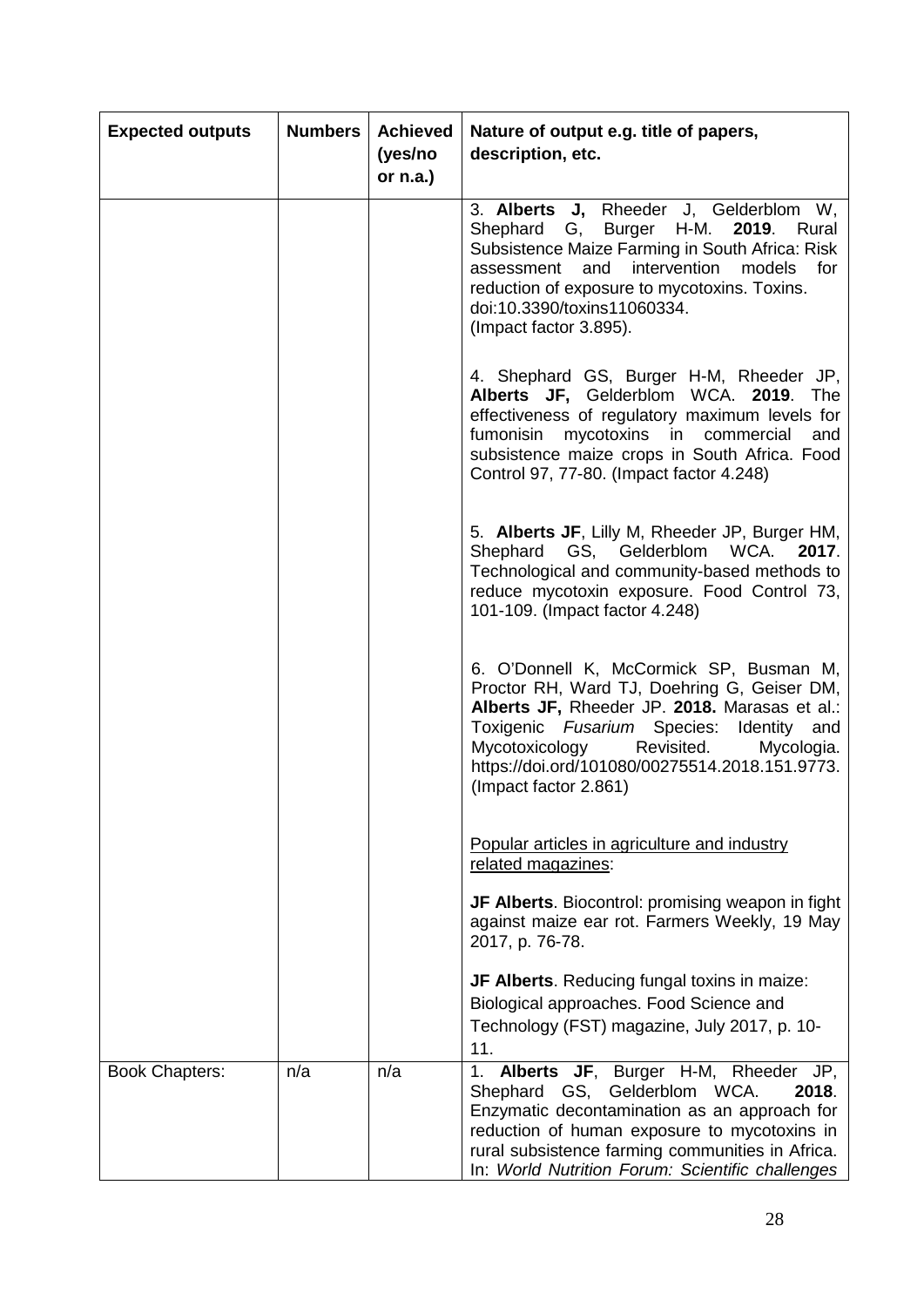| <b>Expected outputs</b>    | <b>Numbers</b> | <b>Achieved</b><br>(yes/no<br>or $n.a.$ ) | Nature of output e.g. title of papers,<br>description, etc.                                                                                                                                                                                                                                                                                                                                  |
|----------------------------|----------------|-------------------------------------------|----------------------------------------------------------------------------------------------------------------------------------------------------------------------------------------------------------------------------------------------------------------------------------------------------------------------------------------------------------------------------------------------|
|                            |                |                                           | and opportunities in the protein economy. Binder,<br>E.M. (Ed.); Anytime Publishing, Leicestershire,<br>UK; pp. 305-312; ISBN 978-3-200-05831-6.                                                                                                                                                                                                                                             |
| Scientific<br>conferences: | n/a            | Yes                                       | 1. Alberts JF, Moll W-D, Schatzmayr G, Davids<br>I, Rheeder JP, Burger H-M, Shephard GS,<br>Gelderblom WCA. Enzymatic detoxification of the<br>fumonisin mycotoxins during dry milling of maize.<br>Gordon Research Conference. 16-21 June 2019.<br>Stonehill College, Boston, Massachusetts, USA.<br>(Poster<br>presentation)                                                               |
|                            |                |                                           | 2. Alberts JF, G Schatzmayr, W-D Moll, I<br>Davids, JP Rheeder, GS Shephard, WCA<br>Gelderblom.<br>Enzymatic<br>approaches<br>for<br>detoxification of the fumonisin mycotoxins in<br>maize: rural community-based methods and<br>possible technological applications. International<br>Conference of the World Nutrition Forum. 3-5<br>October 2018, CTICC, Cape Town. (Invited<br>speaker) |
|                            |                |                                           | 3. Alberts JF, Schatzmayr G, Moll W-D, Davids<br>I, Rheeder JP, Gelderblom WCA. A novel<br>enzymatic maize kernel wash method for<br>reduction of the fumonisin mycotoxins in rural<br>home-grown maize. International Conference of<br>the African Society of Mycotoxicology 2018.<br>Mombasa, Kenya, 25-28 June 2018. (Oral<br>presentation)                                               |
|                            |                |                                           | 4. Alberts JF, van Zyl WH, Gelderblom WCA.<br>Biological approaches for reducing fumonisin<br>mycotoxins in maize. International conference of<br>the Pan African Environmental Mutagen Society<br>(PAEMS), Cairo, Egypt, 20-21 June 2017.<br>(Invited speaker)                                                                                                                              |
| Technical reports:         | 3              | Yes                                       | 3 Annual progress reports (2017-2019) and a<br>final report (2020).                                                                                                                                                                                                                                                                                                                          |
| Databases:                 | n/a            | n/a                                       | n/a                                                                                                                                                                                                                                                                                                                                                                                          |
| Procedures/methods:        | Yes            |                                           | • Development of an enzymatic method to<br>reduce fumonisin levels during dry milling of<br>maize;<br>Technological methods to reduce mycotoxin<br>exposure in humans and animals.                                                                                                                                                                                                           |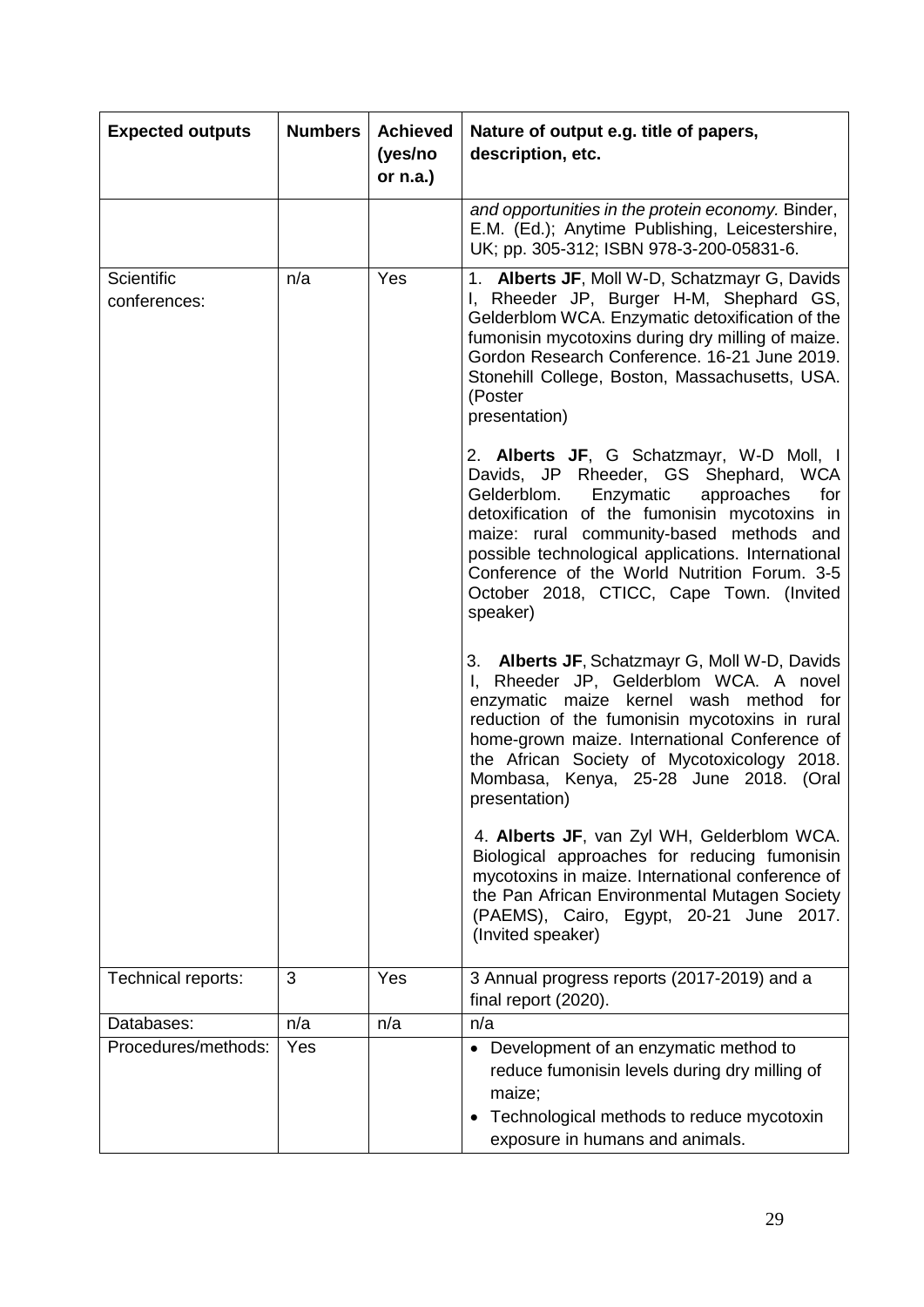| <b>Expected outputs</b>        | <b>Numbers</b>                                                                                                                                                                                                                                       | <b>Achieved</b><br>(yes/no<br>or $n.a.$ ) | Nature of output e.g. title of papers,<br>description, etc.                                                                                                                                                                                                                                                                                                                                                                                                             |  |
|--------------------------------|------------------------------------------------------------------------------------------------------------------------------------------------------------------------------------------------------------------------------------------------------|-------------------------------------------|-------------------------------------------------------------------------------------------------------------------------------------------------------------------------------------------------------------------------------------------------------------------------------------------------------------------------------------------------------------------------------------------------------------------------------------------------------------------------|--|
| Human capacity<br>development: |                                                                                                                                                                                                                                                      | Yes                                       | Inter-institutional collaboration nationally and<br>internationally between partners of the industry<br>and academia;                                                                                                                                                                                                                                                                                                                                                   |  |
|                                |                                                                                                                                                                                                                                                      |                                           | Training of MSc student:<br>1.<br>Training<br>extraction<br>methods<br>on<br>of<br>fumonisins from maize (CPUT; February<br>$2017$ ).                                                                                                                                                                                                                                                                                                                                   |  |
|                                |                                                                                                                                                                                                                                                      |                                           | Training on LC-MS for small molecules (Dr<br>2.<br>M Stander, CAF training initiative, SU; June<br>2017).                                                                                                                                                                                                                                                                                                                                                               |  |
|                                |                                                                                                                                                                                                                                                      |                                           | Training on extraction methods and GC<br>3.<br>quantification of fatty acids in maize (Dr S)<br>Abel, CPUT; March 2017).                                                                                                                                                                                                                                                                                                                                                |  |
|                                |                                                                                                                                                                                                                                                      |                                           | Training on laboratory techniques with<br>4.<br>regards to enzymatic conditioning during<br>dry milling of maize (Pioneer Foods, Paarl;<br>February - July 2017).                                                                                                                                                                                                                                                                                                       |  |
| Technology transfer:           | n/a                                                                                                                                                                                                                                                  | Yes                                       | Development of an enzymatic method to<br>$\bullet$<br>reduce fumonisin levels during dry milling<br>of maize;<br>Publications in peer-reviewed scientific<br>journals;<br>Publications in journals focused on the<br>South African maize farmers and the<br>general public (Journal of the South African<br>Association of Food Science and<br>Technology (SAAFost; Farmers' Weekly);<br>Presentations at international conferences<br>(oral and poster presentations). |  |
| Other outputs:                 | member.                                                                                                                                                                                                                                              |                                           | South African Maize Trust Mycotoxin Research Review Panel: Panel                                                                                                                                                                                                                                                                                                                                                                                                        |  |
|                                | African Society of Mycotoxicology (ASM): Member of the management<br>committee (Treasurer).                                                                                                                                                          |                                           |                                                                                                                                                                                                                                                                                                                                                                                                                                                                         |  |
|                                | Oral presentations at industry related meetings:<br>1. Alberts JF. Enzymatic approaches for detoxification of the fumonisin<br>mycotoxins in maize. Meeting with BIOMIN on enzymatic reduction<br>methods, CPUT, 1 October 2018. (Oral presentation) |                                           |                                                                                                                                                                                                                                                                                                                                                                                                                                                                         |  |
|                                |                                                                                                                                                                                                                                                      |                                           |                                                                                                                                                                                                                                                                                                                                                                                                                                                                         |  |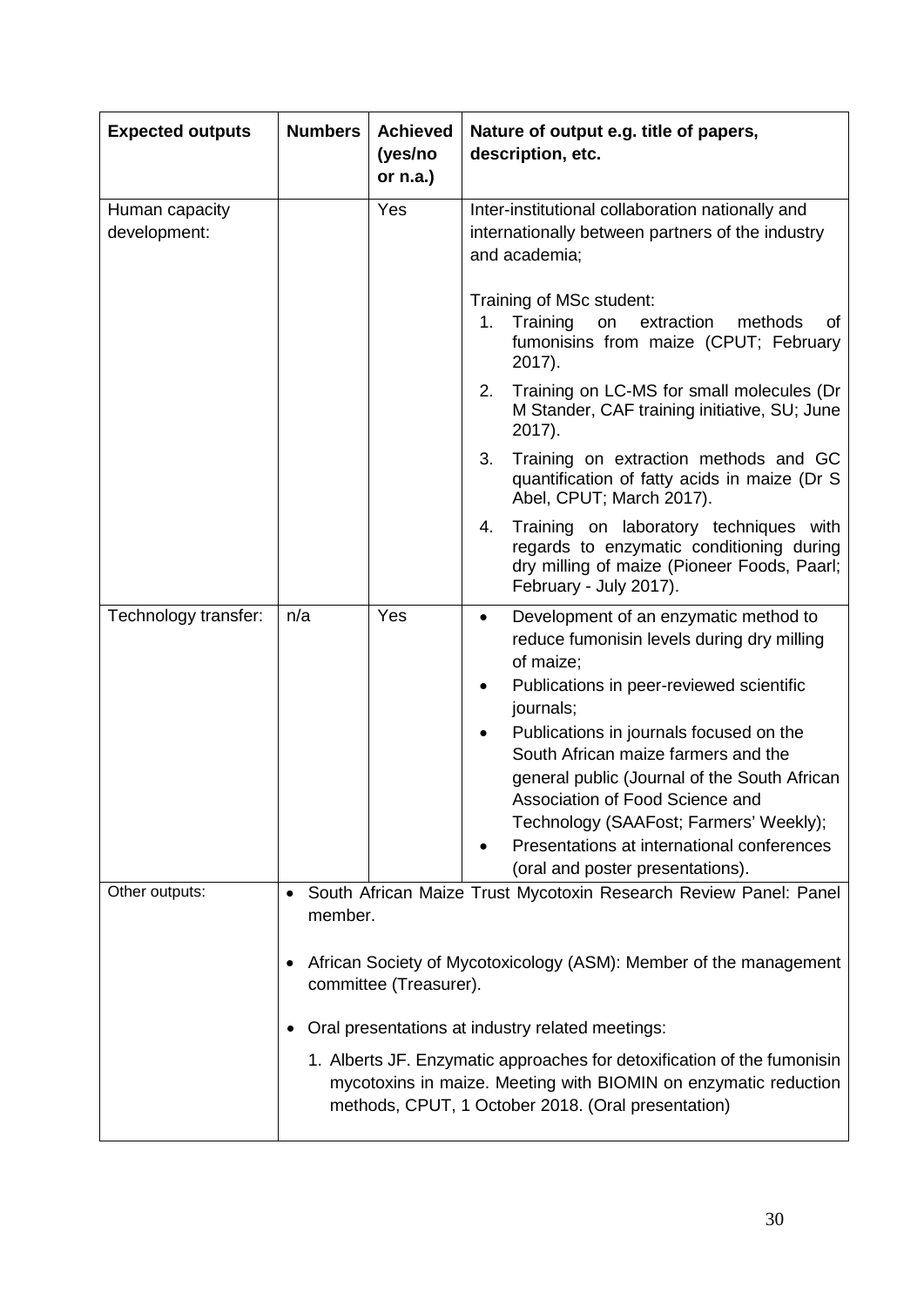| <b>Expected outputs</b> | <b>Numbers</b>                                                                                                                                                                   | <b>Achieved</b><br>(yes/no<br>or $n.a.$ )                                                                                                                                                                | Nature of output e.g. title of papers,<br>description, etc. |
|-------------------------|----------------------------------------------------------------------------------------------------------------------------------------------------------------------------------|----------------------------------------------------------------------------------------------------------------------------------------------------------------------------------------------------------|-------------------------------------------------------------|
|                         | 2. Alberts JF. Enzymatic reduction of the fumonisin mycotoxins during<br>commercial dry milling of maize. SASKO, Pioneer Foods, Paarl, 15<br>September 2018. (Oral presentation) |                                                                                                                                                                                                          |                                                             |
|                         |                                                                                                                                                                                  | 3. Alberts JF. Fumonisin esterase FumD maize kernel wash method for<br>reduction of the fumonisin mycotoxins in rural home-grown maize.<br>BIOMIN, Tulln, Austria, 4 September 2017. (Oral presentation) |                                                             |

# *9.2 Reasons for outputs not achieved*

n/a

# *10. Successful institutional and inter-institutional collaboration*

| <b>Institution</b><br><b>Researcher</b> |                                                                         | <b>Role</b>                                                               |
|-----------------------------------------|-------------------------------------------------------------------------|---------------------------------------------------------------------------|
| Ms I Davids                             | MSc student (UWC)                                                       | Enzymatic<br>Maize<br>milling<br>project                                  |
| Dr G Schatzmayr                         | <b>BIOMIN, Austria</b>                                                  | Collaborator (FumD<br>enzyme;<br>enzyme<br>residues<br>and<br>activities) |
| Dr W-D Moll                             | <b>BIOMIN, Austria</b>                                                  | Collaborator (FumD<br>enzyme;<br>residues<br>enzyme<br>and<br>activities) |
| Prof WCA Gelderblom                     | IBMB, CPUT                                                              | Collaborator (Biochemistry)                                               |
| Dr S Abel                               | IBMB, CPUT                                                              | Collaborator<br>(Fatty<br>acid<br>analyses)                               |
| Ms H Meyer                              | <b>SAGL</b>                                                             | Nutritional analyses                                                      |
| Mr A Wessels                            | <b>Pioneer Foods</b>                                                    | Infrastructure: experimental<br>maize milling pilot plant                 |
| Ms K O'Kennedy                          | <b>Pioneer Foods</b>                                                    | Assistance with planning of<br>maize milling experiments                  |
| Mr C Carolissen                         | <b>Pioneer Foods</b>                                                    | Assistance with<br>conditioning experiments                               |
| Dr M Stander                            | Central Analytical Facility<br>(CAF), Stellenbosch<br><b>University</b> | LC-MS analyses: fumonisin<br>levels in maize                              |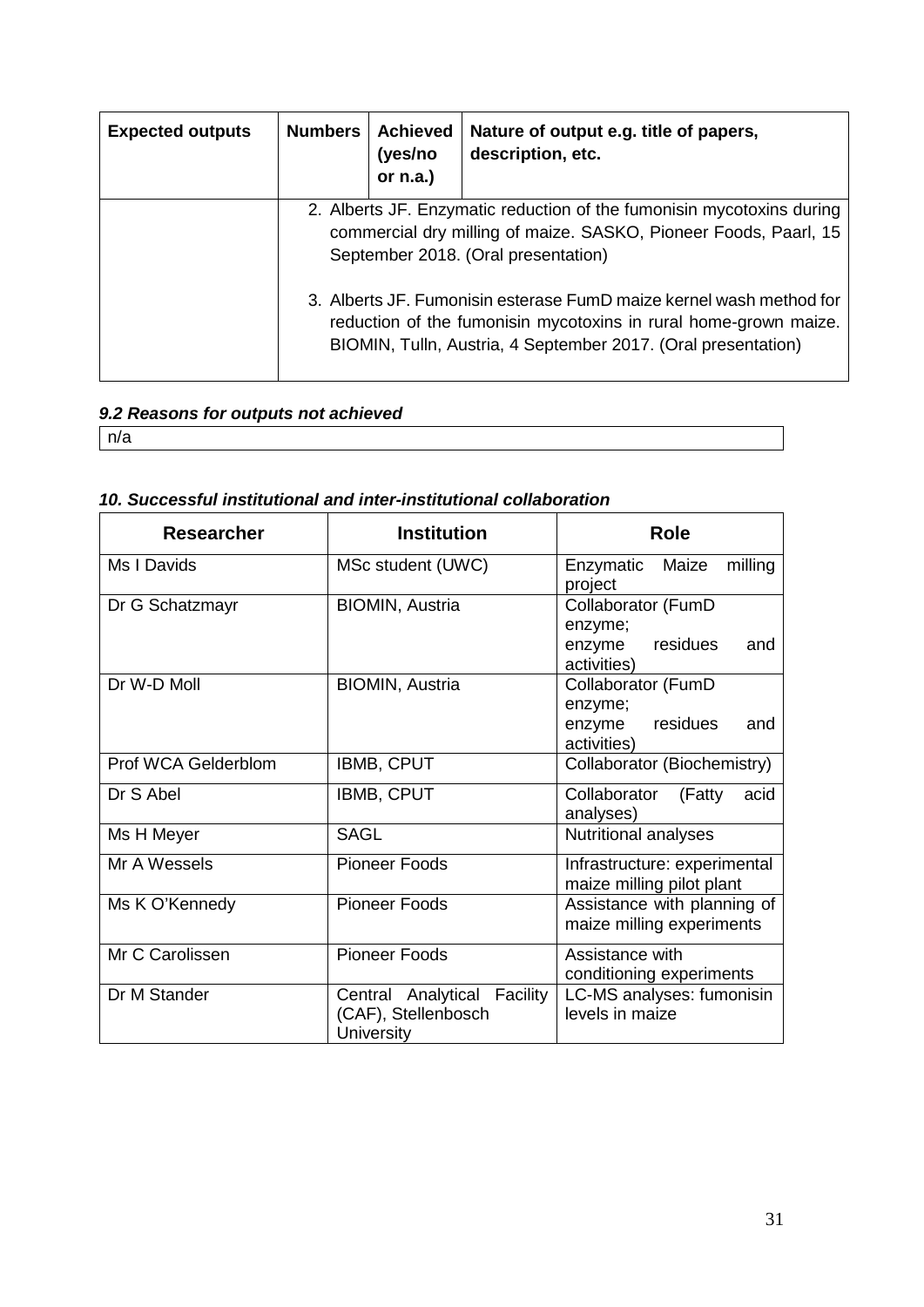## *11. Benefit of the outputs to the maize industry*

This study provides an innovative technological approach to develop a new tool for successful mycotoxin risk management and the delivery of safe maize products to the consumer. It provides highly important insights into the broad scale applicability of FumD enzymes in industrial milling processes. Reduction of fumonisin levels in Total Hominy feed containing the hull, pericarp, germ and tip cap of maize, is relevant. During normal dry milling, FB<sub>1</sub> levels in Whole maize is  $\pm$  3-fold concentrated in Total Hominy feed resulting in  $FB_1+FB_2$  levels far above (5061  $\mu q/kg$ ) South African regulations (2000  $\mu q/kg$ FB1+FB2). Incorporation of the enzyme (40 U/kg maize kernels) during dry milling resulted in considerable reduction of fumonisin levels in Total Hominy Feed and whole maize, to levels far below the South African regulatory levels. Total Hominy feed comprises  $\pm 30\%$ of whole maize, presently has low economical value and is mainly used for incorporation into animal feed. Enzymatic milling, impacting on Total Hominy feed and Whole maize, could have an important economic impact on the maize milling industry. Greatly reduced fumonisin levels could open up new applications: (i) incorporation of Total Hominy feed as a source of fibre in maize-based foods intended for human consumption, (ii) extended use of Total Hominy feed in the animal feed industry and (iii) applications in subsistence farming communities using rudimentary milling processes. This technology could have a major impact on health, food safety and security of the population heavily reliant on maize as a staple foodstuff.

## *12. Progress with regards to human resource development (e.g. training of postgraduate students in mycotoxin research)*

Ms I Davids (MSc student, UWC):

Ms Davids worked on this project as part of her MSc degree.

She has completed the experimental part of her MSc degree and is currently in the process of writing up her thesis.

#### *13. Statement whether funds were adequate to complete the project*

The funds are adequate, thank you.

#### *14. Comments (discuss anything you wish to share with The Maize Trust)*

The Project leader wants to thank the South African Maize Trust for their financial support of research on enzymatic methods for reduction of mycotoxin concentrations in maize.